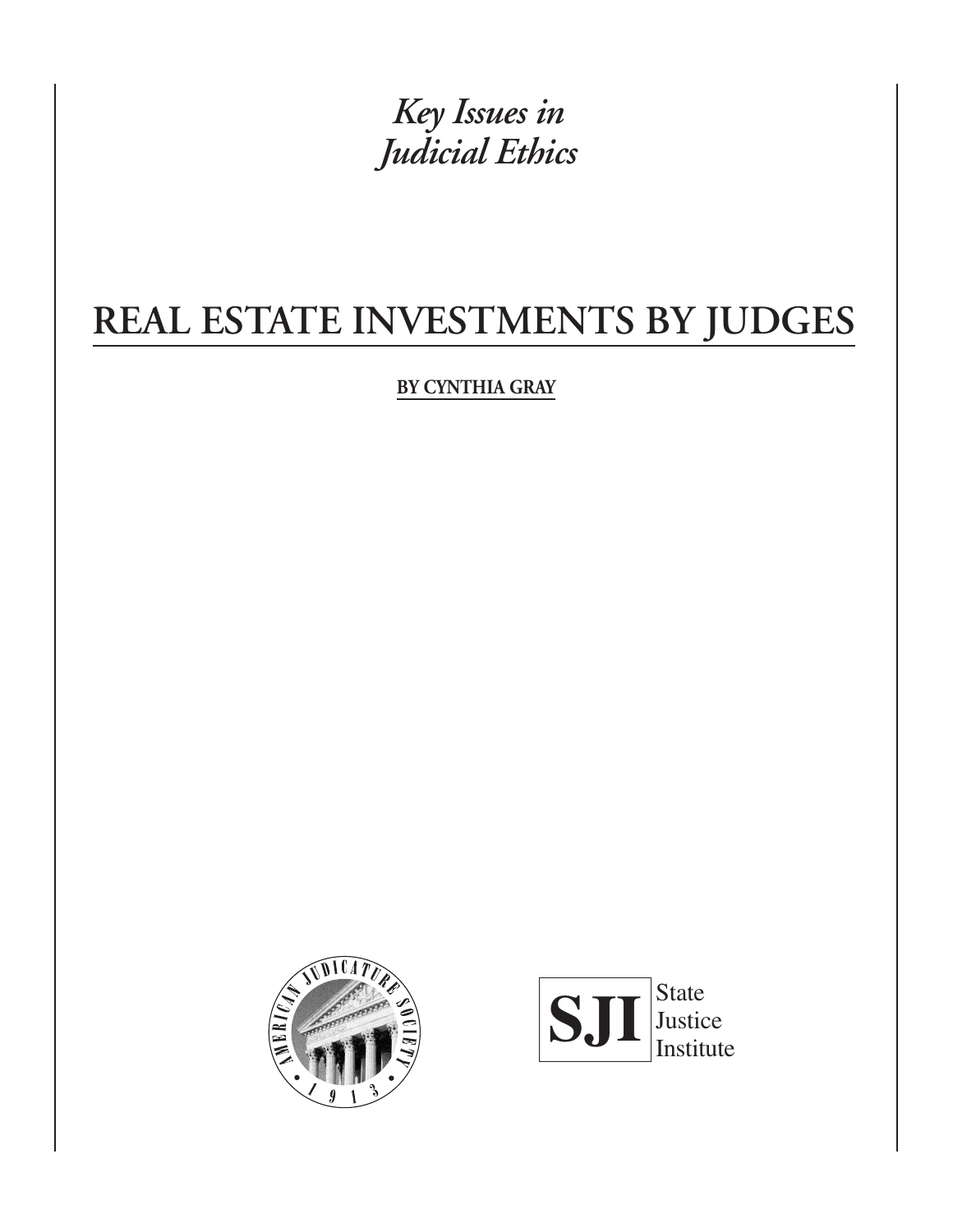This paper was developed under grant #SJI-93-02B-C-270 from the State Justice Institute, ''To Promote the Establishment and Support the Operations of State Judicial Ethics Advisory Committees.'' Points of view expressed herein do not necessarily represent the official positions or policies of the American Judicature Society or the State Justice Institute.

**American Judicature Society** Allan D. Sobel Executive Vice President and Director

Cynthia Gray Director, Center for Judicial Ethics Box 190, 3304 N. Broadway Chicago, IL 60657 (773) 248-6005 FAX (773) 248-6015

Other papers available in the *Key Issues in Judicial Ethics* series:

- Recommendations by Judges (8/00)
- Ethical Issues for New Judges (7/03)
- Political Activity by Members of a Judge's Family (5/01)
- Organizations that Practice Invidious Discrimination (7/99)
- A Judge's Attendance at Social Events, Bar Association Functions, Civic and Charitable Functions, and Political Gatherings (8/98)
- Ethics and Judges' Evolving Roles Off the Bench: Serving on Governmental Commissions (2/02)
- Commenting on Pending Cases (6/01)
- Disqualification Issues When a Judge is Related to a Lawyer (5/01)

To order, call toll-free (888) 287-2513 or visit www.ajs.org.

Copyright 1996, American Judicature Society Up-dated 1/01 Order #846

American Judicature Society The Opperman Center at Drake University 2700 University Ave. Des Moines, IA 50311 (515) 271-2281 Fax (515) 279-3090 www.ajs.org

The Center for Judicial Ethics has links on its web site (www.ajs.org/ethics/) to judicial ethics advisory committee web sites.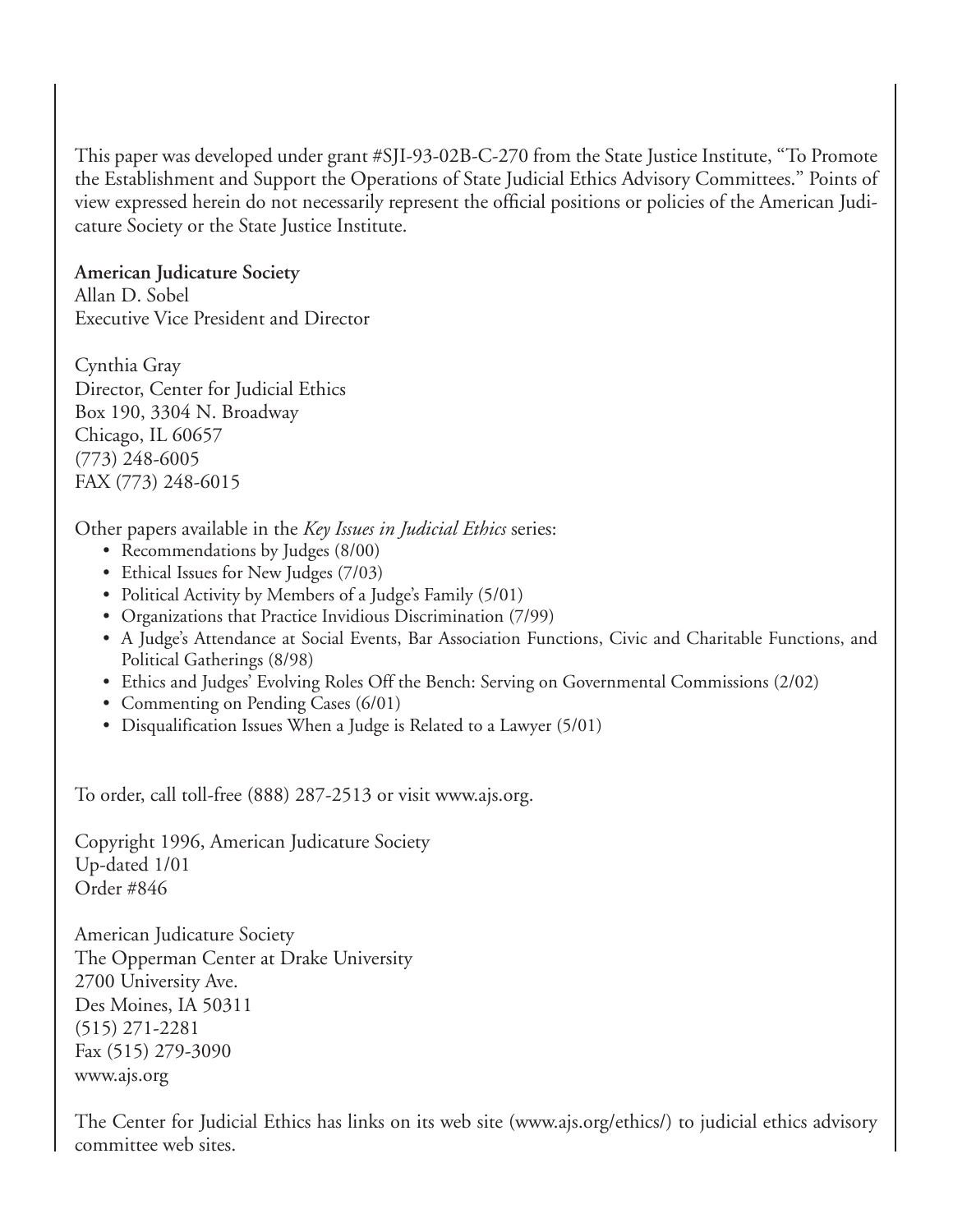## **CONTENTS**

| <b>INTRODUCTION</b>                                    |    |
|--------------------------------------------------------|----|
| <b>JOINT OWNERSHIP OF</b><br>PROPERTY WITH AN ATTORNEY | 2  |
|                                                        |    |
| <b>ACTING AS A LANDLORD</b>                            | 4  |
| Leasing to attorneys                                   | 4  |
| Family members renting to attorneys                    | 6  |
| <b>Blind</b> trust                                     | 6  |
| <i>Appointing tenants</i>                              | 7  |
| Leasing to other types of tenants                      | 7  |
| PROPERTY INVOLVED IN COURT PROCEEDINGS                 | 9  |
| <b>MANAGING REAL ESTATE INVESTMENTS</b>                | 11 |
| APPEARING BEFORE ADMINISTRATIVE AGENCIES               | 13 |
| <b>HOMEOWNERS' ASSOCIATION</b>                         | 14 |
| <b>SUMMARY</b>                                         | 16 |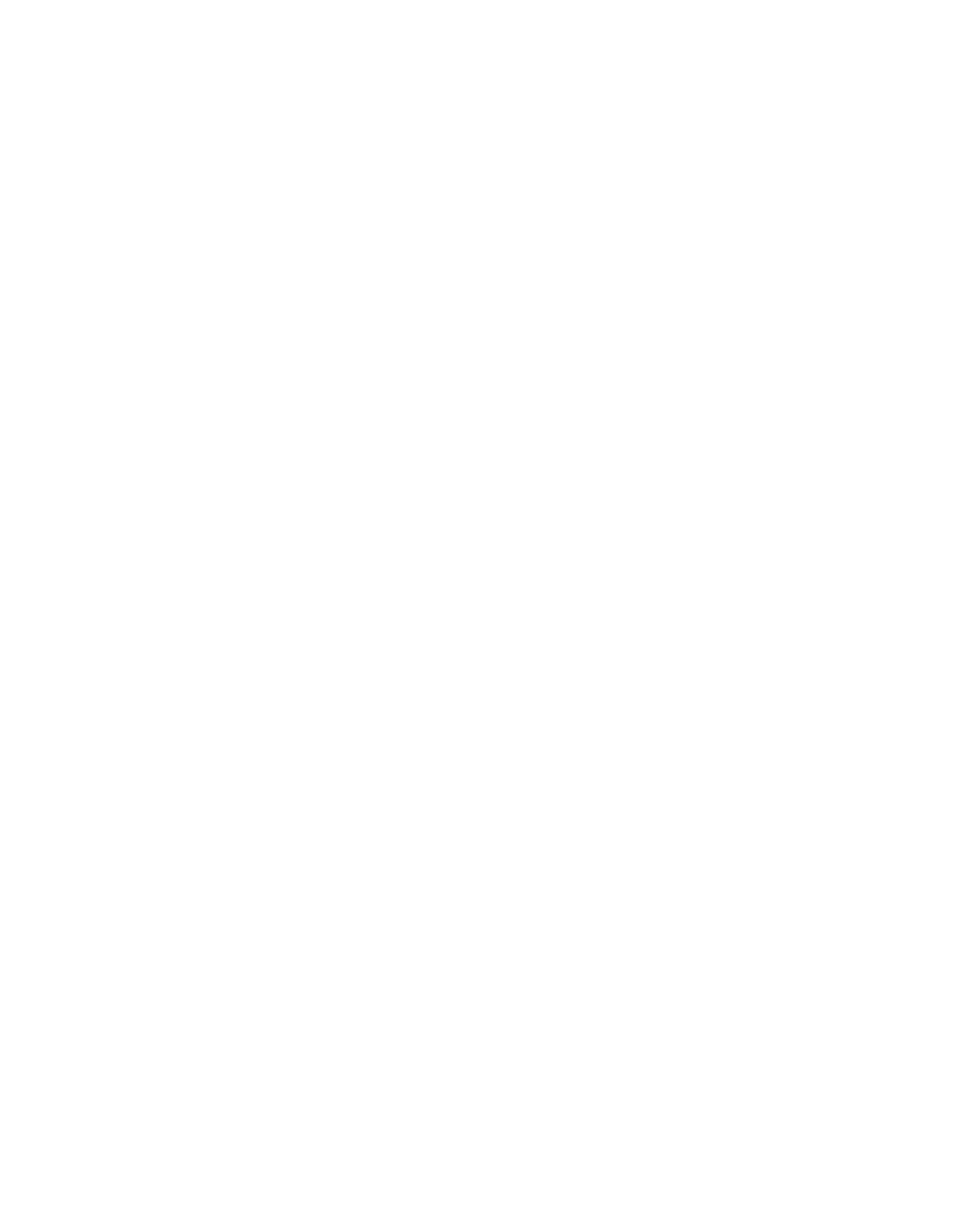### **INTRODUCTION**

Canon 4D(4) of the code of judicial conduct allows judges ''subject to the requirements of this Code, [to] hold and manage investments of the judge and members of the judge's family, including real estate….''1 Thus, in general, a judge may own real estate and may have at least a passive investment in a partnership that engages in real estate investment.

- A judge may own an interest in a general partnership that owns unimproved land (*Florida Advisory Opinion 81-2*).
- A judge may maintain an interest as a tenant in common in 36 acres of strip-pit land (*Kansas Advisory Opinion JE-19*).
- A judge may own a percentage of a corporation that owns a commercial office building (*Massachusetts Advisory Opinion 98-14*).
- A judge may continue to own with his or her spouse a small rental property inherited from family (*New York Advisory Opinion 96-11)*.
- A judge may have a passive investment as a general partner in a partnership engaged in real estate investment (*U.S. Compendium of Selected Opinions § 5.2-2(c)* (1998)).

However, a judge's real estate investments or activities related to real estate ownership may raise concerns under other provisions of the code. This paper discusses ethical limitations on a judge's real estate investments and management as outlined by judicial discipline cases and ethics advisory opinions.2 It considers the ethical issues raised when a judge is a partner in a real estate investment with an attorney, including whether a judge must recuse when a real estate partner appears in the judge's court and whether a judge may invest in real estate with an attorney who frequently appears before the judge. The paper also reviews the Relevant provisions of the *1990 American Bar Association Model Code of Judicial Conduct*

#### **Canon 3E(1)**

A judge shall disqualify himself or herself in a proceeding in which the judge's impartiality might reasonably be questioned, including but not limited to instances where:

\* \* \* (c) the judge knows that he or she, individually or as a fiduciary,…has an economic interest in the subject matter in controversy or in a party to the proceedings or has any other more than de minimis interest that could be substantially affected by the proceeding….

#### **Canon 4D(1)(b)**

A judge shall not engage in financial and business dealings that…involve the judge in frequent transactions or continuing business relationships with those lawyers or other persons likely to come before the court on which the judge serves.

#### **Canon 4D(2)**

A judge may, subject to the requirements of this Code, hold and manage investments of the judge and members of the judge's family, including real estate, and engage in other remunerative activity.

#### **Canon 4D(4)**

A judge shall manage the judge's investments and other financial interests to minimize the number of cases in which the judge is disqualified. As soon as the judge can do so without serious financial detriment, the judge shall divest himself or herself of investments and other financial interests that might require frequent disqualification.

division among the states on the issue whether a judge must recuse from cases in which one of the attorneys is a tenant in a building owned by the judge and examines opinions advising that a judge is prohibited from renting to an attorney who frequently appears before the judge. It also describes other potential tenants to whom a judge should not rent. The paper addresses the restriction on a judge purchasing property that is involved in litigation pending before the judge. It analyzes the guidance advisory committees have given regarding what management activities are permitted for judges and which activities are proscribed. Finally, the paper covers the issue of a judge appearing before an administrative agency regarding land use matters involving the judge's residence and the conditions imposed on a judge's service as a member of the board of directors of a homeowners' association.

<sup>1.</sup> Unless otherwise indicated, references to canons of the code of judicial conduct are to the *1990 American Bar Association Model Code of Judicial Conduct*. The 1990 model code retains most of the basic principles of the 1972 ABA model code but makes several substantial changes and contains many differences in its details. This paper notes any relevant differences between the two model codes. Although the model code is not binding on judges unless it has been adopted in their jurisdiction, forty-nine states, the United States Judicial Conference, and the District of Columbia have adopted codes of judicial conduct based on either the 1972 or 1990 model codes. (Montana has rules of conduct for judges, but they are not based on either model code.)

<sup>2.</sup> Over 35 states and the United States Judicial Conference have judicial ethics advisory committees to which a judge can submit an inquiry regarding the propriety of contemplated future action. *See Judicial Ethics Advisory Committees: Guide and Model Rules* (AJS 1996).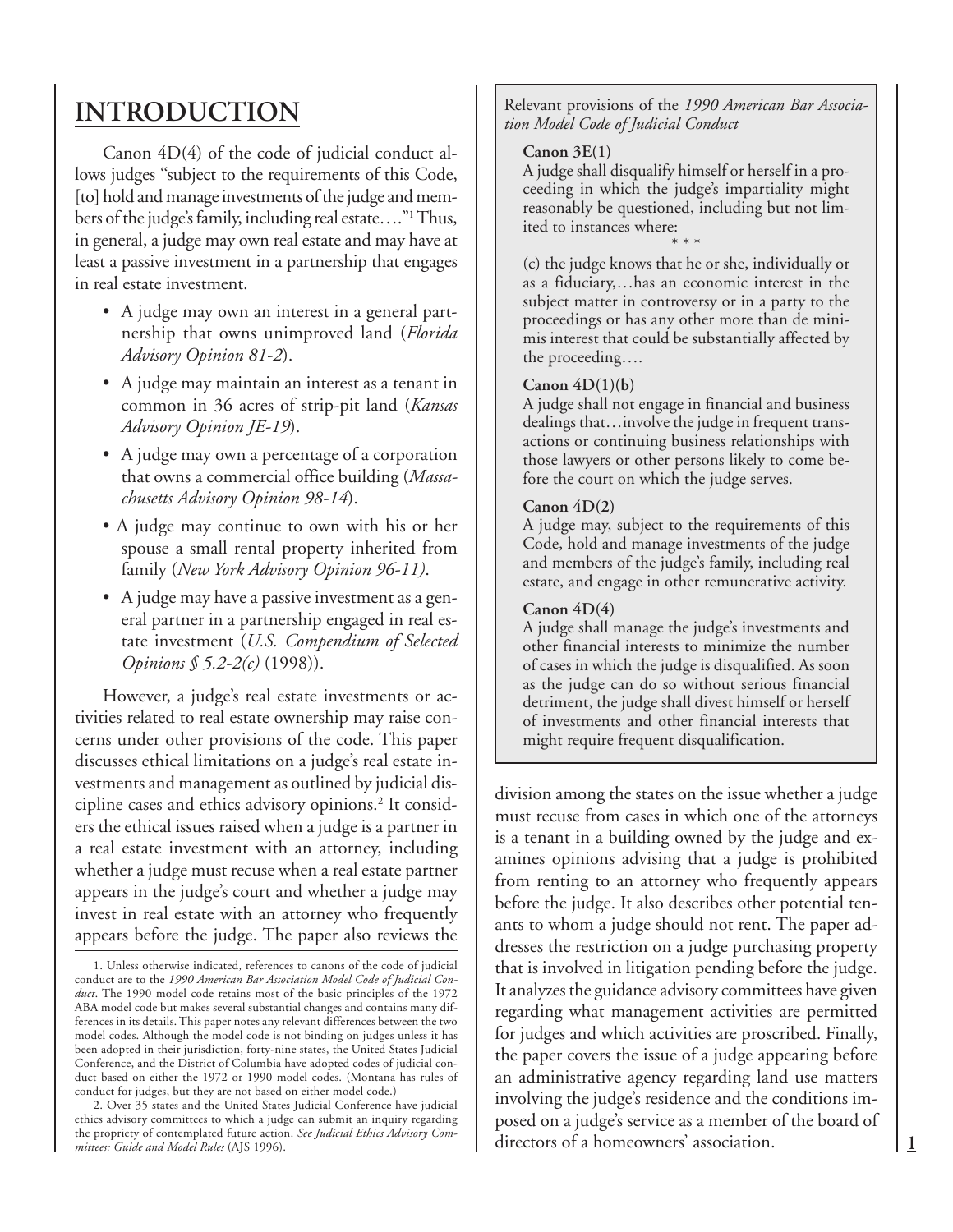## **JOINT OWNERSHIP OF PROPERTY WITH AN ATTORNEY**

Joint ownership or investment in real estate by a judge and an attorney may raise questions about whether the judge is disqualified if the attorney/partner appears in a case before the judge.

In most states, recusal is required when a judge's real estate partner appears in the judge's court. The West Virginia Supreme Court of Appeals publicly reprimanded a judge for presiding over a case in which one of the parties was represented by an attorney with whom the judge owned all the shares of a corporation that held 106 acres of land, on which the judge and his family lived without paying rent. *In the Matter of Means*, 452 S.E.2d 696 (1994).

- A judge may retain ownership of real property even though a joint owner was an attorney, but must recuse in any case in which the attorney/ partner is involved (*Florida Advisory Opinion 76- 20*).
- A judge may retain an interest in an office building and a parcel of property with members of the judge's former law firm but should disqualify from any legal matters involving the partners (*Florida Advisory Opinion 78-19*).
- A judge need not divest ownership of one-fourth of the outstanding stock of a corporation where one of the other shareholders is an attorney who will appear before the judge, but the judge must recuse if the attorney appears before the judge (*West Virginia Advisory Opinion* (March 1, 1993)).

*See also Maryland Advisory Opinion 65* (1978) (although not required, a judge who is a member of a joint real estate venture with the state's attorney should not hear criminal cases in which the state's attorney appears or helped to prepare); *Michigan Advisory Opinion CI-1091* (1985) (a judge is disqualified from cases involving a law firm if one of the firm's members and the judge are real estate partners); *New York Advisory Opinion 95-1* (a judge who owns investment property jointly with a police officer should recuse from matters involving the

officer absent remittal). *Compare Massachusetts Advisory Opinion 95-6* (a judge is disqualified from cases involving the judge's real estate partner even if the judge and the partner transfer ownership of the property to their respective spouses) *with Louisiana Advisory Opinion 155* (1999) (a judge who jointly owns an office building with attorneys who are likely to appear before the judge may transfer his or her interest to the judge's child so long as the transfer divests the judge of full ownership and control over the property).

Furthermore, because the relationship will result in frequent disqualification, a judge, under Canon 4D(4), should not own real estate jointly with an attorney who regularly appears in the court where the judge sits.

- A judge may not retain an interest in real property with a lawyer if the partnership will involve frequent contacts and the lawyer is likely to come before the court on which the judge serves (*Florida Advisory Opinion 76-20*).
- A new judge may not retain a 25% interest in a building owned with other members of his or her former law firm in which the firm is a tenant (*Kansas Advisory Opinion JE-95* (2000)).
- A judge should not be involved in a real estate partnership with an attorney who frequently appears before the judge regardless whether the judge is a general or limited partner (*Missouri Advisory Opinion 118* (1986)).
- A newly elected judge who expects to be assigned regularly to felony matters should terminate a real estate partnership with the district attorney as soon as possible (*New York Joint Advisory Opinions 93-122 and 94-24*).
- A judge should divest a partnership interest in two office buildings with one of the judge's former law partners whose practice will frequently bring the partner before the judge's court (*South Carolina Advisory Opinion 5-1991*).
- As soon as possible without serious financial detriment, a recently appointed master-in-equity should discontinue a partnership with an attorney in the ownership of a building where the attorney would be appearing before the master-in-equity (*South Carolina Advisory Opinion 12-1991*).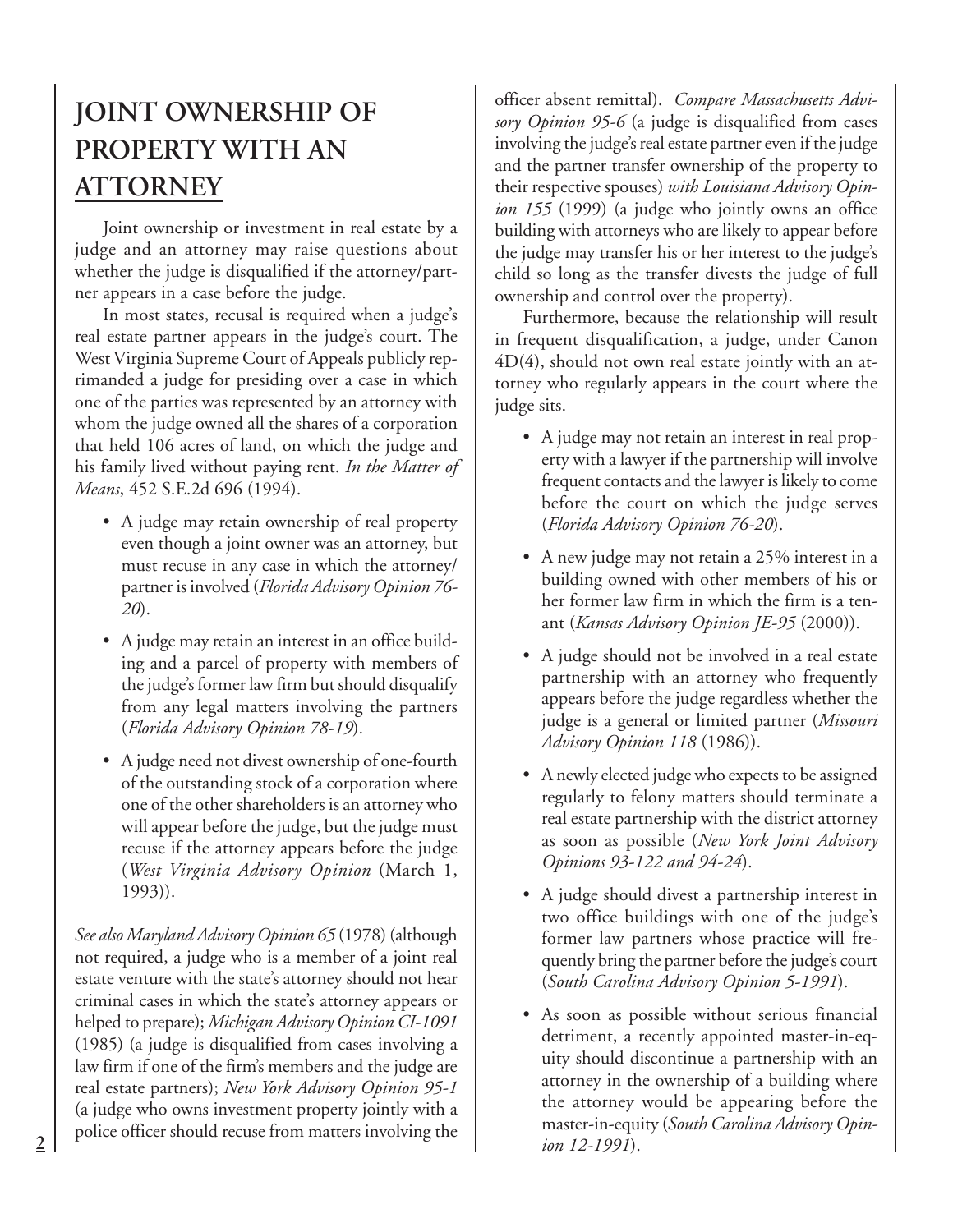- A judge should not own real estate jointly with an attorney who regularly appears in the judge's court (*Washington Advisory Opinion 93-4*).
- A judge may not own a one-third interest in a corporation that owns and leases a building where the other owners and some of the tenants are attorneys (*West Virginia Advisory Opinion* (June 14, 1995)).

The South Carolina advisory committee explained:

There is significant risk that a judge's ownership of a partnership interest in an office building with a lawyer, occupied by that lawyer, would be perceived by the general public, and litigants in particular, as having the potential for a lack of impartiality in his judicial conduct.

Such ownership also could have the potential of bringing the judge in conflict with [the attorney/ partner] over management of the properties, improvements thereto, payment of rents, etc. The partner's regular appearance before the [judge] could well place the judge in the position, either real or imagined of having undue influence over the business decisions of the partnership due to perceived potential leverage in other areas. *South Carolina Advisory Opinion 12-1991*.

*See also Louisiana Advisory Opinion 146* (1997) (a lawyer who holds an interest in an office building with the district attorney and first district attorney may not accept an appointment as a part-time hearing officer in traffic court where all cases will be brought by an assistant district attorney); *New York Advisory Opinion 95-1* (a judge should sell investment property owned jointly with a police officer if the officer will appear frequently before the judge).

Although in some states recusal is not automatically required if an attorney with whom the judge jointly owns property appears before the judge, the circumstances under which the judge may sit in cases involving the attorney/partner are very limited.

• A judge who jointly owns real estate with two attorneys may hear cases filed by the attorneys if the judge receives no income from the property and it is for sale, but the arrangement could become inappropriate if problems arose such as difficulty with payment of the mortgage, taxes, or insurance (*Alabama Advisory Opinion 81- 116*).

- The mere joint ownership of property by a judge and the judge's former law partners does not require the judge to disqualify in cases in which one of the attorneys represents a party if the judge participates as a limited partner and the property is managed totally by the general partners (*Alabama Advisory Opinion 83-198*).
- If a judge and an attorney jointly own land bought as a future vacation spot before the judge took office, the judge need not recuse where the attorney or the attorney's firm appears before the judge (*Florida Advisory Opinion 82-14*).
- Although a judge and an attorney are co-owners of a parcel of land, the judge need not automatically disqualify from matters in which the attorney appears if the judge's investment in the property is minimal, there is no partnership relationship between the attorney and the judge, and the judge does not participate in the management of the land, but the judge should inform counsel and their clients regarding the coownership, and may not sit on the case if those parties object (*Maryland Advisory Opinion 105*  $(1984)$ .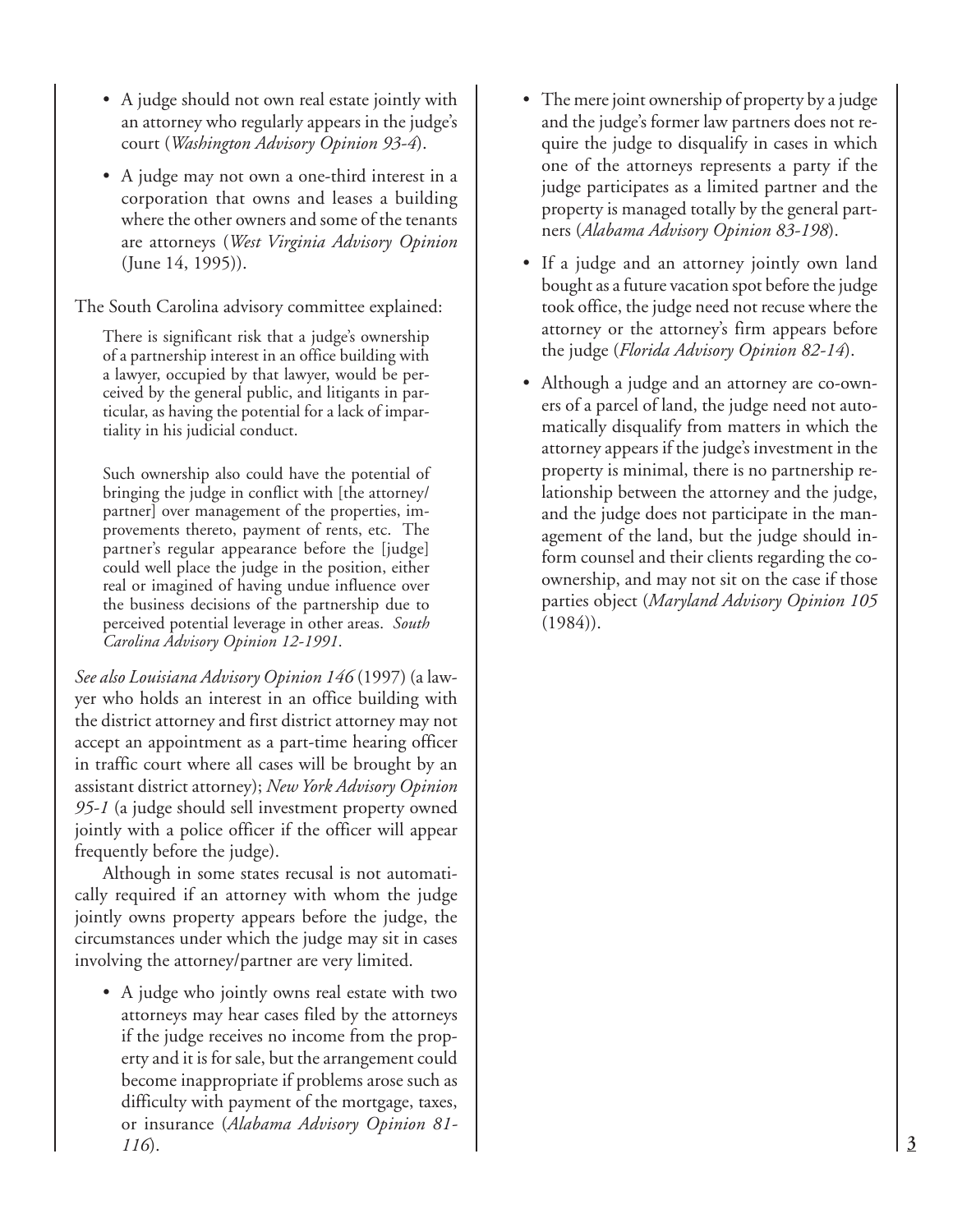## **ACTING AS A LANDLORD**

### *Leasing to attorneys*

In most states, a judge must recuse from cases involving an attorney who rents office space in a building owned by the judge. That rule may require the judge to refrain from renting property to an attorney or law firm that regularly practices in the judge's court or even to divest the property. The Georgia judicial ethics committee explained:

A long term lease arrangement might necessitate fairly frequent routine contacts, and this sort of business relationship with lawyers might tend to reflect adversely on the judge's impartiality in the opinion of some members of the public. There would obviously be a potential for disputes between the parties if they should disagree as to their rights and obligations under the lease agreement. This type of office building is to some extent a single-purpose structure, particularly in a non-urban area, and if a judge should become dependent to a significant degree upon the rental income for his livelihood, the decision of a lessee law firm as to whether to renew the lease after the expiration of the original term might have undesirable personal impact upon him. *Georgia Advisory Opinion 16* (1977).3

The restriction applies even though all financial transactions regarding the rental would be handled by the judge's spouse (*Alabama Advisory Opinion 82-130*) or by the judge's business partner (A*rkansas Advisory Opinion 97-5; West Virginia Advisory Opinion* (March 1, 1993)). The Arizona committee noted that:

the appropriateness of renting office space to attorneys may depend on the judge's position and the nature of the attorney's practice. It would be permissible, for example, for a justice of the peace to rent an office to an attorney whose practice is restricted to the superior court or a specialized area of the law that would not entail appearances in the justice court. *Arizona Advisory Opinion 95-12*.

The Arkansas Judicial Discipline & Disability Commission imposed an informal adjustment on a judge who had presided at a trial in which one of the litigants was represented by an attorney who leased office space in a building owned by the judge and his wife. The judge did not disclose the relationship to the other attorney. *Informal Adjustment of Ford* ( September 22, 1998).

- A judge is disqualified from cases in which a party is represented by an attorney who rents law office space from the judge (*Alabama Advisory Opinion 97-660)*.
- A judge is disqualified from proceedings in which a party is represented by an attorney who rents office space from the judge and the judge knows that the rental payments could be substantially affected by the outcome of the proceeding (*Alabama Advisory Opinion 97-640)*.
- A judge is precluded from renting property to attorneys who come or are likely to come before the judge (*Arizona Advisory Opinion 95-12)*.
- If the issue of disqualification arises frequently, a judge should stop renting office space to a part-time prosecutor (*Arkansas Advisory Opinion 97-3)*.
- A judge who is one of three partners in a general partnership that owns an office building is disqualified from cases involving an attorney who is a tenant in the building even if one of the other partners manages the building, the judge has no direct dealings with the tenants, and the attorney is only one of many tenants (*Arkansas Advisory Opinion 97-5)*.
- A judge who rents office space to attorneys is disqualified from all cases in which those attorneys appear even if the management of the building is placed in a blind trust, unless the parties waive disqualification (*Florida Advisory Opinion 97-33)*.
- A judge may not rent to a public defender who appears before the judge practically on a daily basis (*Florida Advisory Opinion 87-17)*.
- A judge should not hear cases handled by attorneys to whom the judge leases office space (*Kansas Advisory Opinion JE-12)*.
- A judge may own an office in which some of the tenants are attorneys who regularly appear

<sup>3.</sup> The committee did conclude that a newly appointed judge was not precluded from retaining an interest in a building already leased to an attorney or to enter into a lease with an attorney after becoming a judge for space in a building owned before taking the bench. "Such a prohibition," the committee stated, "would unduly penalize the judge and would not be in keeping with the spirit and intent of Canon [4D]." The committee did suggest that a "judge should, to the extent reasonably possible, minimize any direct business dealings between himself and the lessee law firm."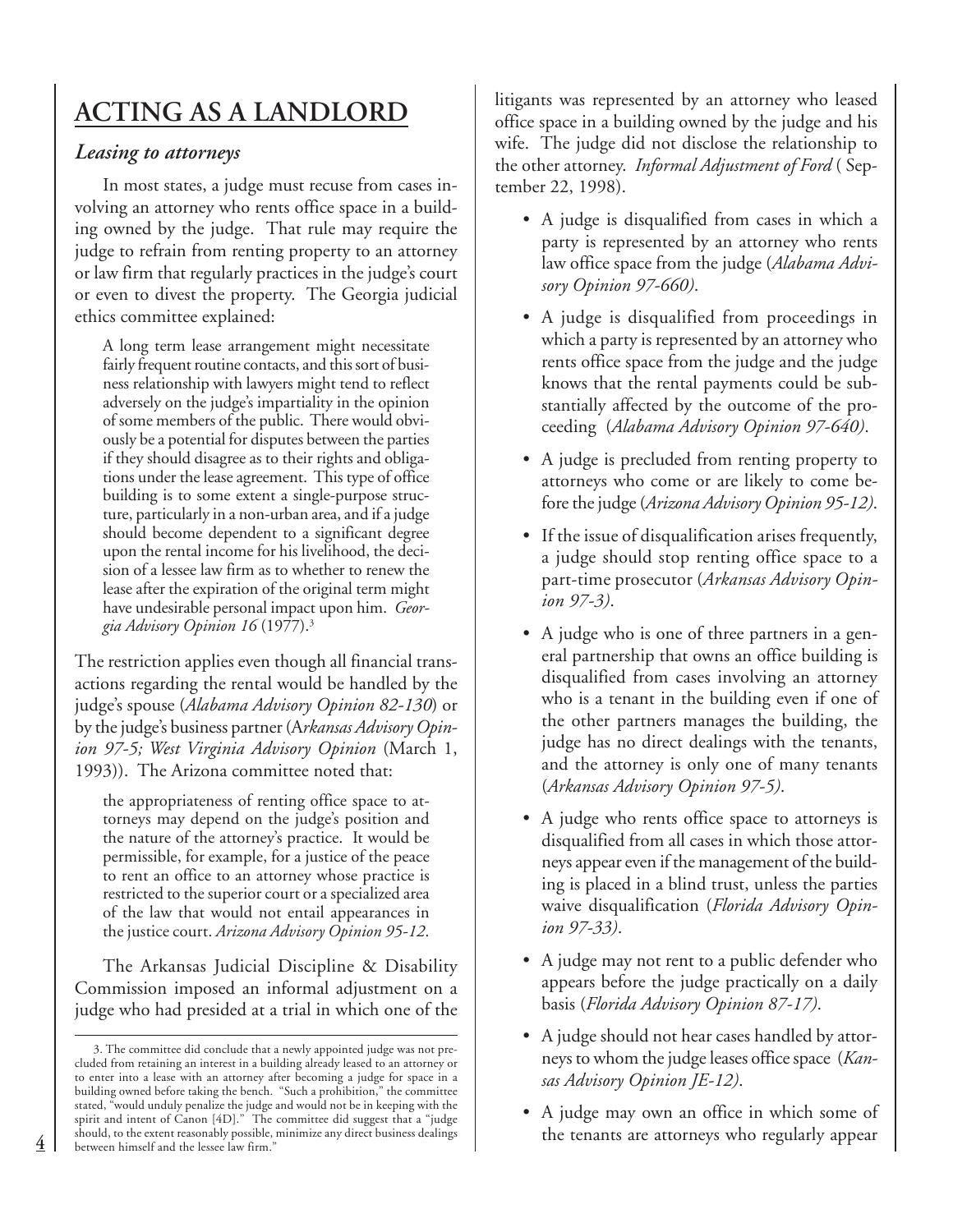before the judge, but should recuse from all matters in which one of the judge's tenants represents a party; if a substantial number of situations arise in which a judge must recuse, the judge should seek reassignment and, if reassignment is not consistent with the obligations of the judge's office, the judge should not renew the leases of the attorneys/tenants (*Massachusetts Advisory Opinion 93-3)*.

- If a tenant/attorney practices before a landlord/ judge, the judge, as soon as possible without serious financial detriment, must divest the investments (*Michigan Advisory Opinion JI-13* (1989)).
- A judge who has a small ownership interest in an office complex that rents to two attorneys must recuse from cases in which those attorneys appear; if recusal will cause more than minor assignment difficulties, the judge must divest (*New Mexico Advisory Opinion 97-6)*.
- A judge should not permit two lawyers who rent space in a building in which the judge is a partner to practice before the judge absent a waiver (*New York Advisory Opinion 95-101)*.
- A judge should not rent the judge's former office to an attorney who will frequently appear in the judge's court, and if the judge rents the space to an attorney who appears before the judge only infrequently, the judge must disclose the relationship and may preside only upon the consent of all parties (*New York Advisory Opinion 95-11)*.
- A judge may lease office space to an attorney who will probably be appearing in the judge's court if the rental is commercially reasonable; the duties of landlord do not interfere with judicial duties or involve the judge in frequent conferences and transactions with the attorney; the letting is conducted by a realty firm; there is no strained relationship resulting from late rental payments, failure to repair, or other disagreements; the judge does not depend to a significant degree on the rental income; and disqualification will not be frequent; but the judge should disclose the relationship if the attorney appears before the judge and disqualify unless

the parties enter a waiver (*Oklahoma Advisory Opinion 2000-1)*.

- If it is likely that an attorney will appear before a judge, the judge should not rent to the attorney (*Pennsylvania Advisory Opinion 86-1)*.
- A judge may not lease her former law office, of which she is the sole owner, directly to attorneys who will be practicing in her court (*Texas Advisory Opinion 153* (1993)).
- A judge who owns a building that has lawyers as tenants must sell the property, refer all cases handled by lawyers who are tenants in the building to another judge, or not rent to lawyers (*West Virginia Advisory Opinion* (January 22, 1991)).
- A newly-elected judge must terminate a lease agreement with a lawyer that is part of an agreement between the judge and the lawyer for the purchase of the judge's law practice as soon as possible absent serious financial detriment to the judge and definitely within one year after taking office (*Wisconsin Advisory Opinion 97-4)*.

*See also New York Advisory Opinion 93-91* (a judge is prohibited from renting residential property to attorneys or other individuals who are likely to appear in the judge's court); *New York Advisory Opinion 88-38* (a judge should not rent space from an attorney who practices before the judge's court because "a landlord/ lawyer . . . has significant control over the cost of the judge/tenant's rent and other related services").

In some states, however, a judge may sit in cases in which an attorney/tenant appears, unless the lawyer falls behind in the rent or disagreements arise between them. The Kentucky judicial ethics committee, for example, reasoned that the routine, periodic payment of rent and the typical landlord-tenant relationship are not financial dealings that involved the judge in frequent transactions with lawyers. Furthermore, the committee stated,

when rent payments are made on time and relations between landlord and tenant are not strained, the judge's interest as a landlord cannot be said to be "substantially affected" [within the meaning of Canon  $3E(1)(c)$  by the outcome of a particular proceeding. Therefore, there would seem to be no need for disqualification of the judge solely because of the existence of the landlord-tenant rela-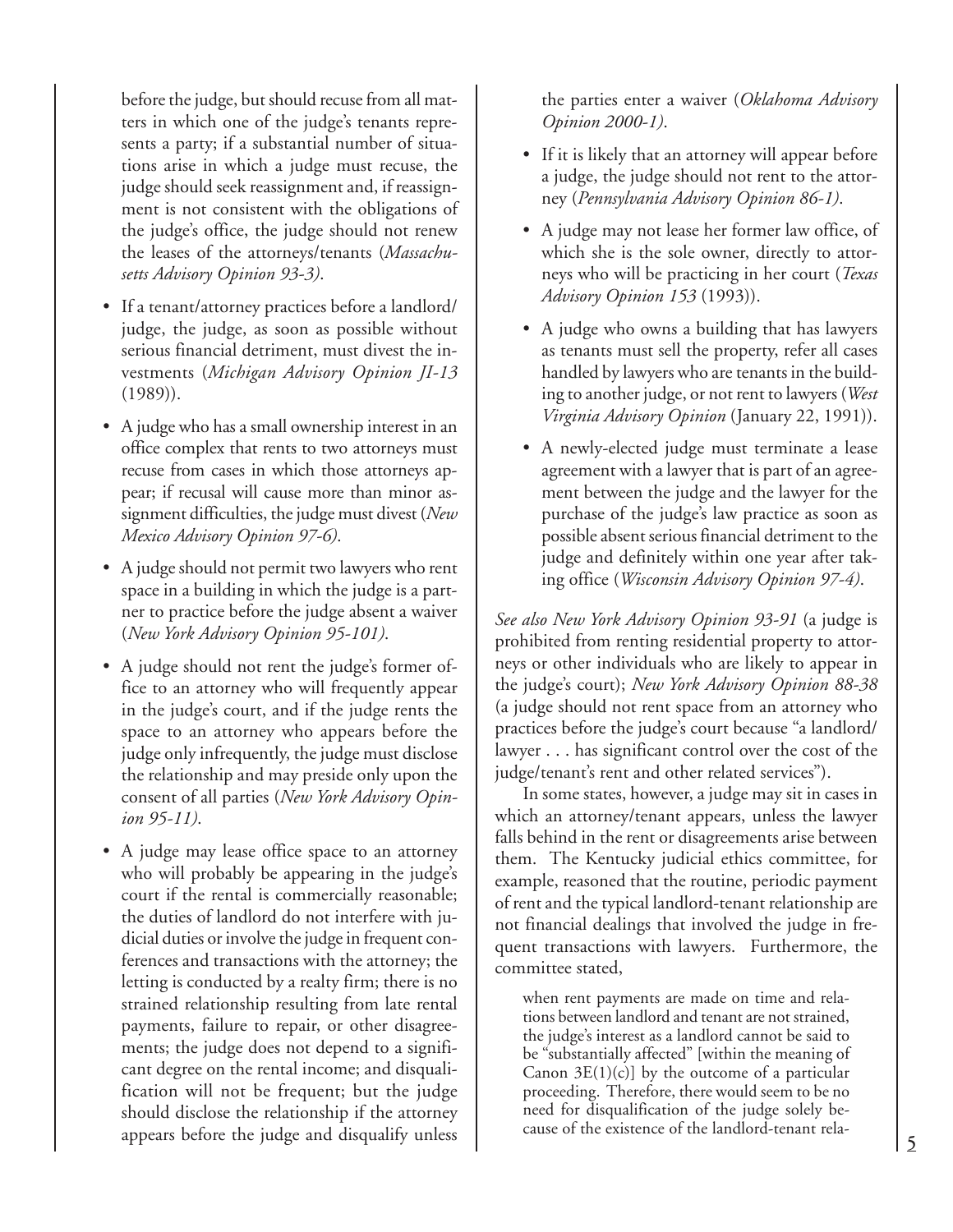tionship between judge and attorney. *Kentucky Advisory Opinion JE-7* (1980).

The committee did state:

Every effort should be made to deal at arm's length in renting to lawyers. For instance, it might be desirable to negotiate the lease through another person, such as a real estate agent, in order to avoid any suggestion of impropriety. Also, the premises should not be rented for less than their fair market values. Finally, the name of the judge as owner of the building should not be given public prominence . . . .

The committee added, "Should the lawyer fall behind in his rent, or should disagreements arise between them, the judge should then, of course, disqualify . . . ."

- A judge may continue to lease a building to an attorney even after being elected and may hear cases involving that attorney (*Maryland Advisory Opinion 71* (1980)).
- As long as the rent paid by the attorney to the judge is at fair market value, the judge may sit on a case in which the attorney/tenant appears (*Missouri Advisory Opinion 161* (1994)).
- A judge is disqualified from matters involving two local attorneys who are tenants in a building owned by the judge's spouse (*West Virginia Advisory Opinion* (June 30, 1997)).
- A judge may lease real estate to attorneys without having to be disqualified in cases where those attorneys appear but should disclose the landlord/ tenant relationship in appropriate circumstances (*Washington Advisory Opinion 93-8)*.

*See also Alabama Advisory Opinion 98-719* (a judge is not disqualified from a case in which one of the attorneys subleases office space in a building owned by the judge); *Illinois Advisory Opinion 97-17* (a judge who is a city prosecutor's landlord and to whom the prosecutor owes money is not disqualified from cases prosecuted by part-time assistant prosecutors who are not associated with the city prosecutor in private practice).

### *Family members renting to attorneys*

Several advisory opinions indicate that an appearance of impropriety may be created if the judge's spouse or a member of the judge's immediate family is the

landlord of an attorney who frequently appears in the judge's court.

- Members of the judge's immediate family may not receive financial benefit either directly or in trust from property rented to the judge's former firm (*Alabama Advisory Opinion 81-115*).
- A judge's spouse may not lease space in an office building the spouse owns to a lawyer who appears before the judge (*South Dakota Advisory Opinion 95-2*).
- A trust created to benefit a judge's minor children should not rent space in a building to lawyers who practice in the judge's court (*Texas Advisory Opinion 179* (1995)).
- A judge is disqualified from matters involving two local attorneys who are tenants in a building owned by the judge's spuse *(West Virginia Advisory Opinion* (June 30, 1997)).
- An office building in which the prosecuting attorney's office leases space should not be conveyed to the judge's spouse or children living in the judge's household, but the property may be conveyed to the judge's emancipated child who is not living in the judge's household (*West Virginia Advisory Opinion* (December 22, 1993)).

### *Blind trust*

Several advisory committees have rejected the suggestion that if the judge places real estate in a blind trust, the property may be rented to an attorney who regularly practices before the judge. *See Alabama Advisory Opinion 86-275*; *Virginia Bar Advisory Opinion LEO-368* (1980). *But see South Carolina Advisory Opinion 5-1985* (a blind trust would be an acceptable solution for the management of a judge's real estate investments with former law partners ''provided the Trust remained in fact a Blind Trust''). In fact, the Kentucky committee warned that a blind trust was precluded by the requirement in Canon 3E(2) that a judge be informed about his or her personal and financial interests. *Kentucky Advisory Opinion JE-7* (1980). The *Reporter's Notes to the [1972 Model] Code of Judicial Conduct* explain that:

One important result of requiring a judge to know about his financial interests is to preclude the use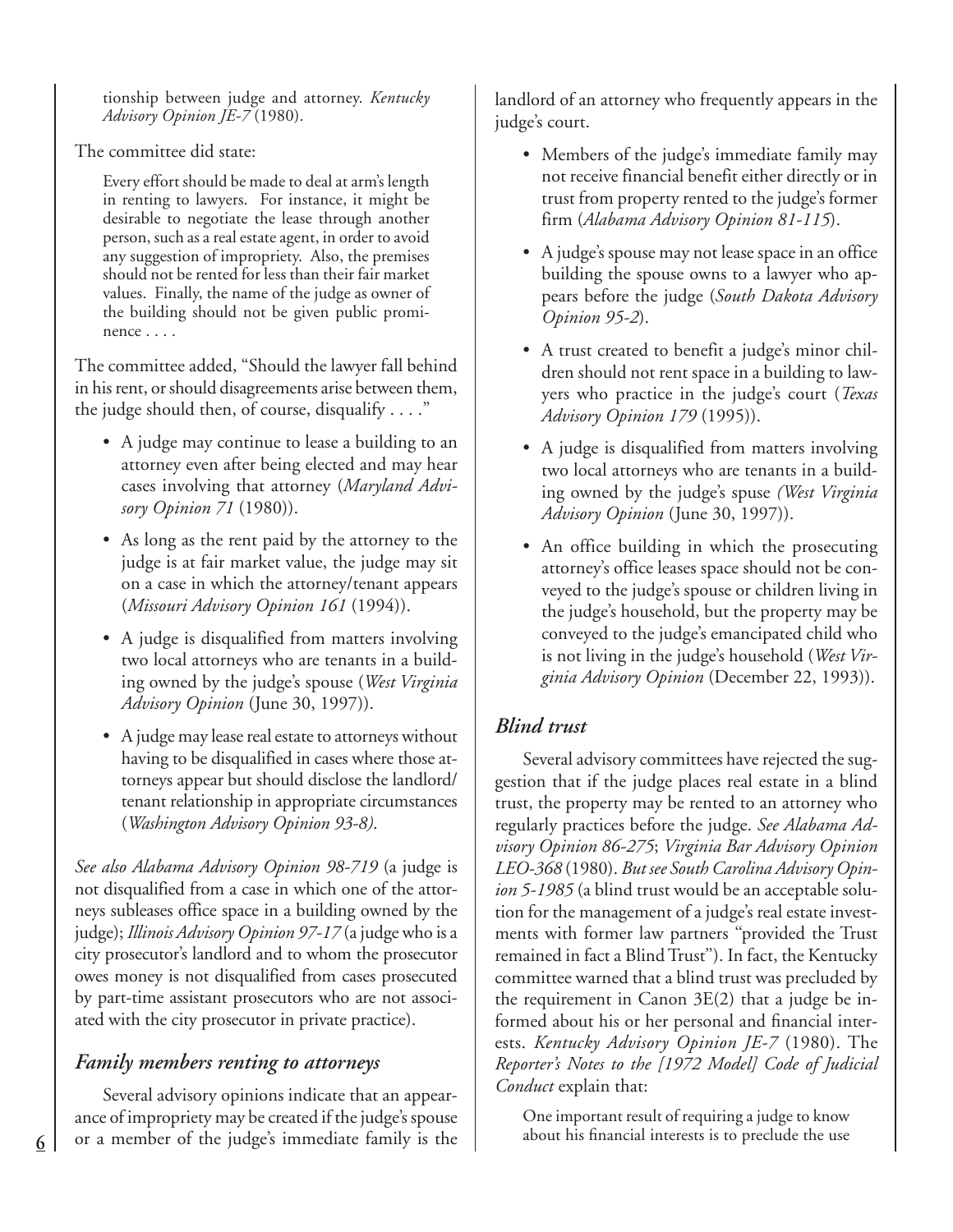of a so-called ''blind trust'' by a judge as a means of protecting himself from disqualification or from the necessity of investing in a manner to minimize the likelihood of his disqualification. The Committee rejected the blind trust concept for several reasons:

1. The complexity and cost of the blind trust would make it unavailable to most judges.

2. There was doubt as to how blind the blind trust would be. The judge, for example, may be required to sign an income tax return that reports investment income and capital gains and losses. There are many other ways in which the blindfold may be removed.

3. Most important was the doubt that the public and litigants would believe that the trust was blind if after a decision the fact was disclosed that the judge had had a substantial blind trust interest in the winning party in a proceeding before him.

E. W. Thode, *Reporter's Notes to the Code of Judicial Conduct,* at 64-65 (ABA 1973).

#### *Appointing tenants*

A judge may not make appointments to attorneys who are leasing office space from the judge.

The New York Commission on Judicial Conduct publicly censured a judge who, among other misconduct, rented an official building, office equipment, furniture, furnishings, and a law library to three attorneys whom the judge appointed successively to serve as counsel for the public administration. *In the Matter of Laurino*, Determination (March 25, 1988). The commission found that ''[b]ecause of his control over counsel's position and the substantial fees awarded to him, [the judge] had a distinct advantage over counsel in the rental negotiations for [the judge's] private building. It was…inherently coercive for [the judge] to suggest that counsel rent his building.'' The commission also found that a ''reasonable person might question whether counsel's appointment or retention in office was based on merit or [the judge's] self-interest in the rents he would receive.''

Adopting a consent agreement, the California Commission on Judicial Performance publicly admonished a judge who had appointed two attorneys who rented office space from the judge and one attorney who had a social relationship with the judge to represent criminal defendants in numerous cases. *Inquiry Concerning Shook*, No. 148, Decision and Order Imposing Public Admonishment (October 29, 1998).

While Attorney Ben Sadler rented office space in a building owned by the judge and the judge's wife, the judge appointed Sadler to represent criminal defendants in approximately 50 cases and in approximately 28 cases that were paid through a county-wide system. When Sadler appeared before the judge, the judge did not disclose the landlord-tenant relationship or disqualify himself. The judge approved Sadler's fees on the cases. In mid-1993, the judge recommended Sadler' to an attorney appointment panel. For almost two years, the judge appointed Sadler to approximately 22 cases in which attorney fees were paid through the panel. Approximately 15 of the appointments were not made according to the panel attorney rotation list (called "collars"). Sadler received more "collar" appointments from all judges combined than did any other indigent defense panel attorney, and all but one of Sadler's collar appointments were made by the judge.

Attorney Joel Oiknine was a prospective tenant in the office building owned by the judge and his wife. After, Oiknine expressed doubt that he could afford the rent, the judge told him that, if he rented office space in the building, the judge would recommend him to the indigent defense panel, and he would receive criminal appointments from the judge that would cover the rent. For three years, the judge appointed Oiknine to represent criminal defendants in cases before the judge.

### *Leasing to other types of tenants*

A judge may also be prohibited from acting as a landlord for certain types of tenants other than attorneys. In general, a judge may lease to private or government agencies.

- A judge may lease office space to the county board of education (*Alabama Advisory Opinion 93-485*).
- A judge may lease to a non-profit human services corporation that had no direct contract with the court but did contract with a government agency to provide family counseling and juvenile services (*Florida Advisory Opinion 93- 49*).
- A judge may lease an office building to one of several entities that provide mental health coun-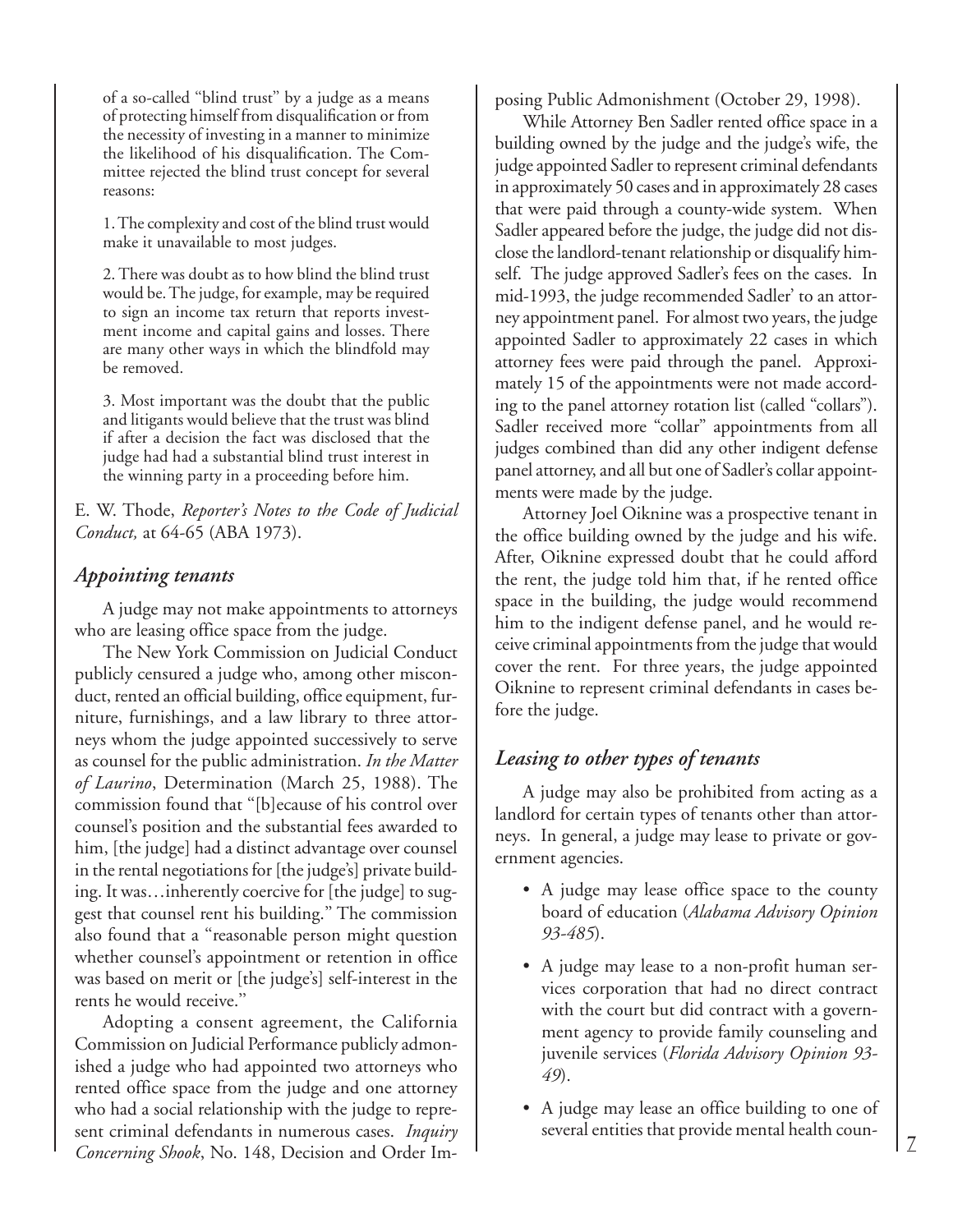seling services to adolescents through the state department of corrections (*Louisiana Advisory Opinion 123* (1995)).

- A judge may lease commercial real estate to the state department of general services for use by the division of parole and probation (*Maryland Advisory Opinion 95* (1982)).
- A judge may lease real property to the county in which the judge is an elected official (*Missouri Advisory Opinion 110* (1985)).

However, a judge may not lease office space to a tenant, either private or governmental, that has a contract with the courts, to which the judge refers litigants for evaluation or treatment, or that will appear frequently in the judge's court.

- A judge may not lease an apartment building to a council on alcoholism because the judge refers convicted D.W.I. offenders to the council's driving schools and those referrals generate fees for the council (*Alabama Advisory Opinion 88-339*).
- A judge may not lease a building to a non-profit human services corporation that provides probation supervision pursuant to a contract with the court (*Florida Advisory Opinion 93-49*).
- A judge should not lease property to the department of corrections (*Florida Advisory Opinion 90-1*).
- A judge may not lease office space in a building the judge owns to the office of youth development of the department of public safety and corrections where the agency advises the judge's court on sentencing for juvenile offenders and supervises juvenile offenders placed on probation (*Louisiana Advisory Opinion 167* (2000)).
- A judge may not lease a building to a drug and alcohol treatment center that provides evaluations and treatment to defendants appearing before the judge (*New York Advisory Opinion 96- 90*).
- A judge may not rent a commercial building to one of two certified private alcohol treatment agencies located in the judge's jurisdiction where everyone convicted of D.W.I. must complete an alcohol evaluation and treatment program and

the judge controls the flow of those cases (*Washington Advisory Opinion 86-6*).

The South Carolina committee stated that, where a county does not have space available for the office of a newly elected judge, the judge may rent office space to the county for use as the judge's county office. *South Carolina Advisory Opinion 12-1996*. The committee advised that the rental price should be set at market value as determined by an independent realtor and the judge should disclose the rental agreement any time the county is a party. Similarly, the Tennessee judicial ethics committee stated that a judge may rent an office to the state for the judge's own use if the arrangement was the result of an open bid process and there were no violations of conflicts-of-interest laws. *Tennessee Advisory Opinion 95-7*. In contrast, the Louisiana committee on judicial ethics stated that a judge may not lease building space to a police jury when the space will serve as the office of that judge. *Louisiana Advisory Opinion 109* (1993). *See also Louisiana Advisory Opinion 106* (1993) (the court of appeal may not lease space for a satellite office from the husband of the judge who will occupy that office, even at a commercially competitive rate).

In some states, disqualification is required if a tenant is involved in a case before the judge.

- A judge who leases office space to the superintendent of the county board of education would be required to disqualify in any case in which the county board of education was a party (*Alabama Advisory Opinion 93-485*)
- A judge who leases property to a newspaper is disqualified from proceedings in which the newspaper is named as a party, but is not disqualified from a case in which one or more of the parties are stockholders in the newspaper (*Alabama Advisory Opinion 84-210*).
- A judge must disqualify from any proceeding that involves a drug and alcohol evaluation and treatment center that accepts referrals from the court and is the lessee of a building co-owned by the judge (*New York Advisory Opinion 97- 55*)*.*

However, the Maryland committee stated that whether a judge who leases commercial real estate to a private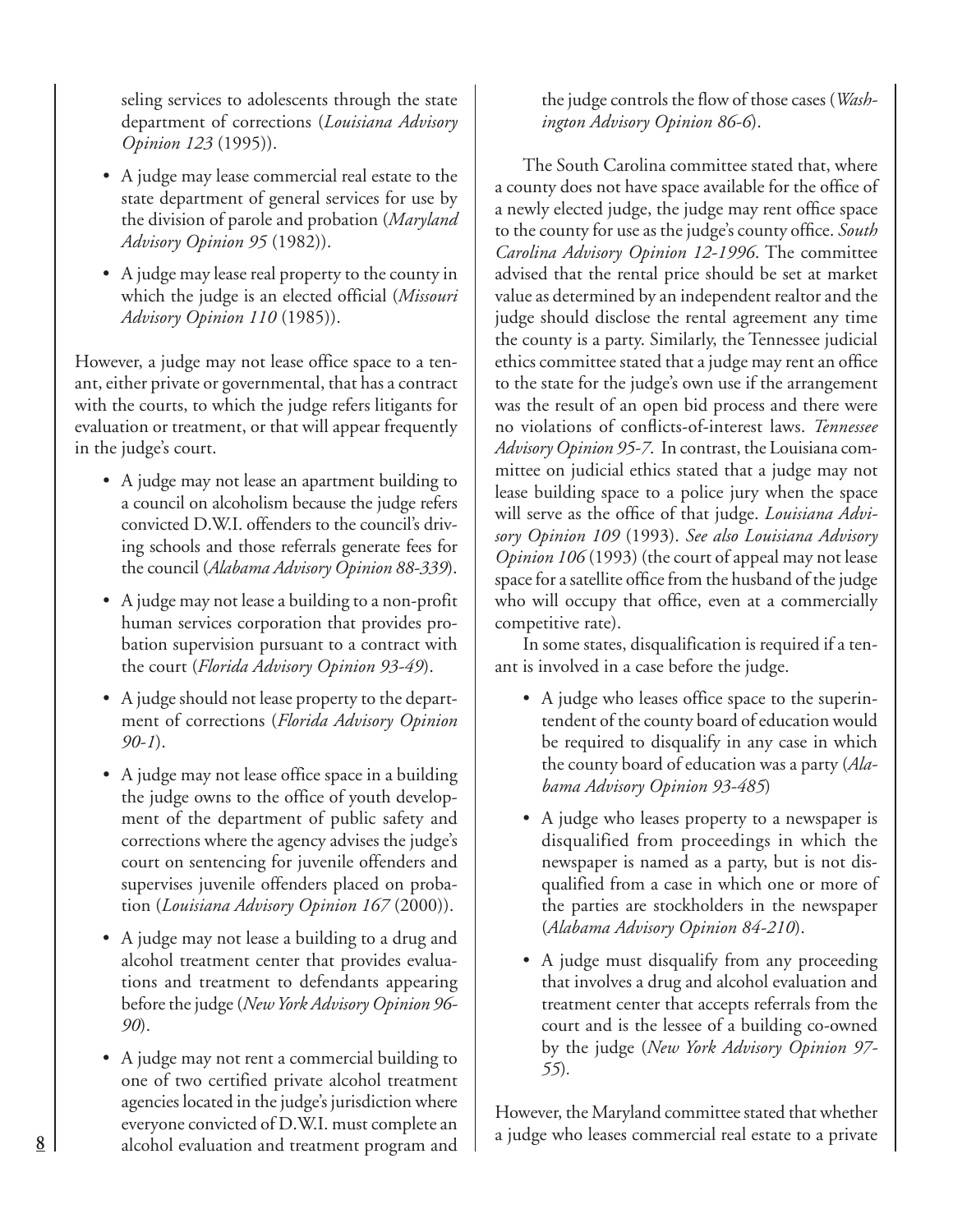individual or entity must recuse depends on several factors:

- "the extent of any personal and direct relationship between the judge and the tenant emanating from the lease,''
- ''whether the tenant's interest in the case may affect his ability or desire to perform under the lease, his desire to continue or renew the lease, or his attitude toward the judge as a judge or as a landlord,''
- ''the relative substantiality of the benefits accruing to the judge from the lease,'' and
- "whether the private relationship by virtue of the lease might reasonably cause others to question the judge's impartiality in the matter.''

*Maryland Advisory Opinion 95* (1982). With respect to public agencies, the committee stated:

A public body is not quite so monolithic as most private entities. It is not to be supposed, for example, that a judge would be improperly influenced in a criminal case prosecuted by a locally elected State's Attorney because the Department of General Services has leased space from him for some State agency; nor is it likely that the Department of General Services will act one way or another with respect to the property because of the judge's decision in a case involving some other State agency.

*See also Massachusetts Advisory Opinion 91-1* (a judge who has a 5% interest in an office building as beneficiary of the realty trust that owns the building is not disqualified from cases in which the lottery commission, which is a tenant in the building, is a stakeholder but should not participate in any other cases involving the commission).

## **PROPERTY INVOLVED IN COURT PROCEEDINGS**

Judges have been disciplined for purchasing property that is involved in litigation pending before the judge. For example, the Connecticut Council on Probate Judicial Conduct publicly reprimanded a judge for purchasing real property from an estate being settled in his court and subsequently approving the final account of the executor. *Patterson v. Council on Probate Judicial Conduct*, 577 A.2d 701 (1990).

In *In re Yaccarino*, 502 A.2d 3 (1985), the New Jersey Supreme Court removed a judge for, among other misconduct, trying to buy property that was one of the assets at issue in litigation pending before the judge regarding the dissolution of several corporations and the distribution of corporate assets. The court found that the judge's attempted purchase created the appearance that the judge was exploiting his position by seeking to obtain the property at an unreasonably low price.

The Kansas Supreme Court publicly censured a judge who had made an offer to buy a condominum from an estate only 18 days after he signed the orders admitting the will to probate and who purchased a home that was the subject of a foreclosure action pending before him. *In the Matter of Handy*, 867 P.2d 341 (1994). The court found that, ''at the very least, the judge's actions indicated an insensitivity to the appearance of impropriety.'' The court noted that there was no evidence that the judge had obtained an unfair advantage in purchasing the condominium, but concluded that it was a better practice for a judge to refrain from purchasing property under such circumstances. With respect to the judge's purchase of property that was the subject of a foreclosure action before him, the court found that the ownership of the property by a lending institution should have prompted the judge to inquire whether the property was involved in litigation in his court.

Similarly, the Maine judicial ethics committee stated that the judge who signed the judgment of foreclosure for a parcel of real estate may not bid on the property at the auction even if the foreclosure was not contested and the judge obtained releases from the mortgagor and mortgagee. *Maine Advisory Opinion 92- 2.* The committee reasoned that the ''public might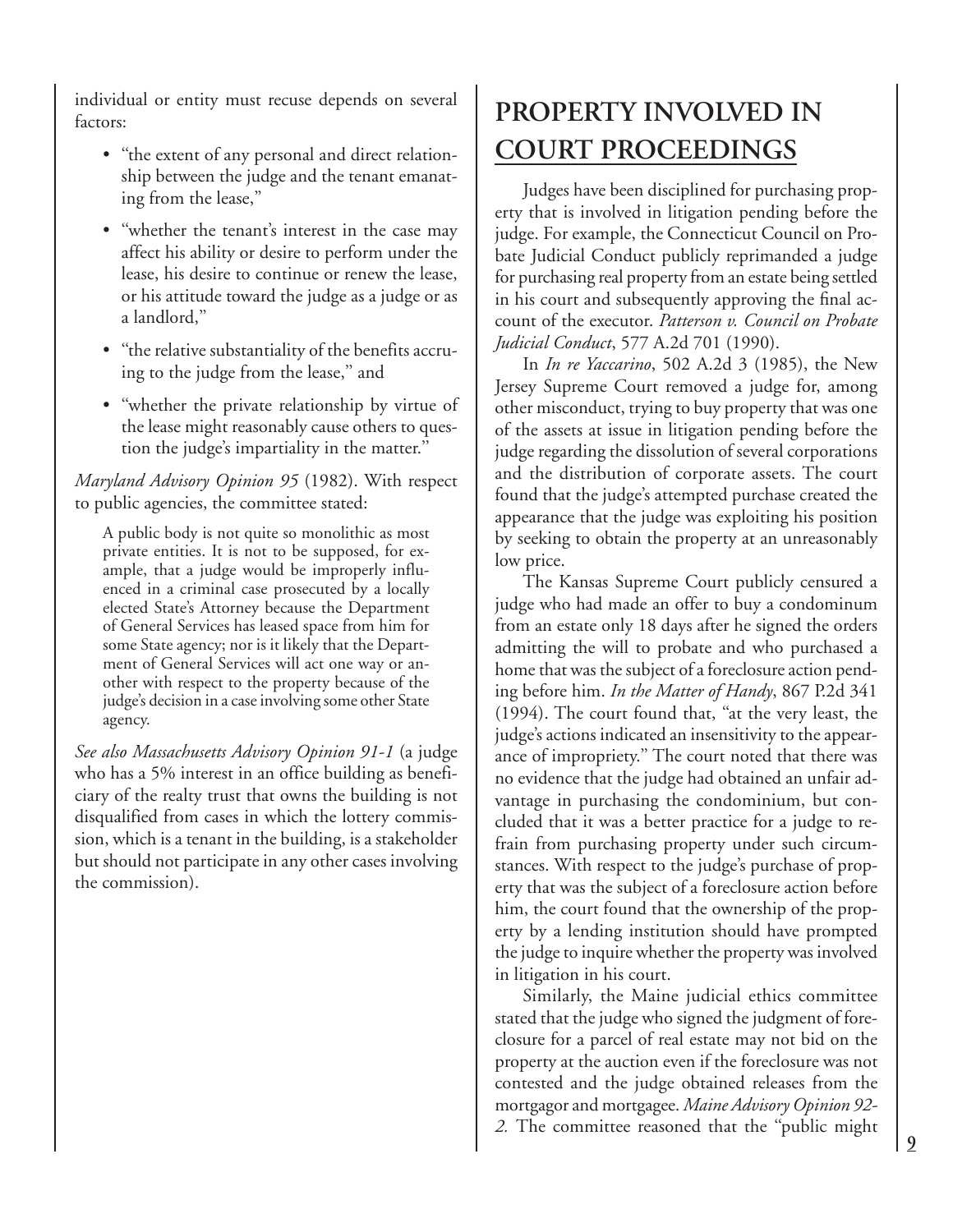perceive that a judge was more willing to sign a judgment and more willing to overlook deficiencies in the plaintiff's case if the judge had an interest in obtaining the property.'' The Kansas ethics advisory committee also stated that a judge may not purchase assets from the estate of a minor from the conservator while proceedings are pending before the court upon which the judge is sitting even if the matter has been reassigned to another judge and the attorney for the owners assures the judge that any conflict will be waived. *Kansas Advisory Opinion JE-81* (1998). *See also U.S. Compendium of Selected Opinions* § 2.11(a-1) (1998) (a judge should not make a purchase at a public sale conducted by the United States Marshal or purchase assets from an estate in bankruptcy). But the Louisiana judicial ethics committee stated a judge may acquire a house that is the subject of foreclosure proceedings before the judge if the judge recuses and discloses the conflict and the owners and the foreclosing bank waive the conflict. *Louisiana Advisory Opinion 103* (1992).

If the judge's involvement in the sale is merely administrative, the judge may be able to purchase the property without violating the code. For example, the Maine committee stated that a judge who signed the abstract of judgment for a public sale of land may bid at the auction because signing the abstract is a mere formality that does "nothing to cause the foreclosure or the auction. *Maine Advisory Opinion 92-2.* The Ohio Supreme Court found that no appearance of impropriety was created when, 11 days after a judge signed a journal entry confirming sale of property in a foreclosure action, he joined in the partnership that purchased the property at a sheriff's sale. *Ohio State Bar Association v. Reid*, 708 N.E.2d 193 (Ohio 1999). Although conceding that the timing of the real estate transaction may, at first blush, seem suspect, the court stated that public auctions, by their nature, are impartial with respect to any bidders. The court noted that the judge had no knowledge of his partner's purchase of the property and had not been approached concerning the establishment of the partnership before he signed the order. Finally, the court noted that the property in question was offered twice before at a public auction, and at the third auction, one of the judge's partners was the sole bidder and purchased the property at the agreed-upon price and that if the judge's partner had not purchased the property, a fourth sale would have been necessary, and the price would have been lowered. *See also U.S. Compendium of Selected* *Opinions* § 2.11 (a-1) (1998) (if an independent party who is not acting as agent or nominee for the judge purchases an asset from the bankrupt estate, the judge may in a subsequent arm's length transaction purchase the asset from the independent party).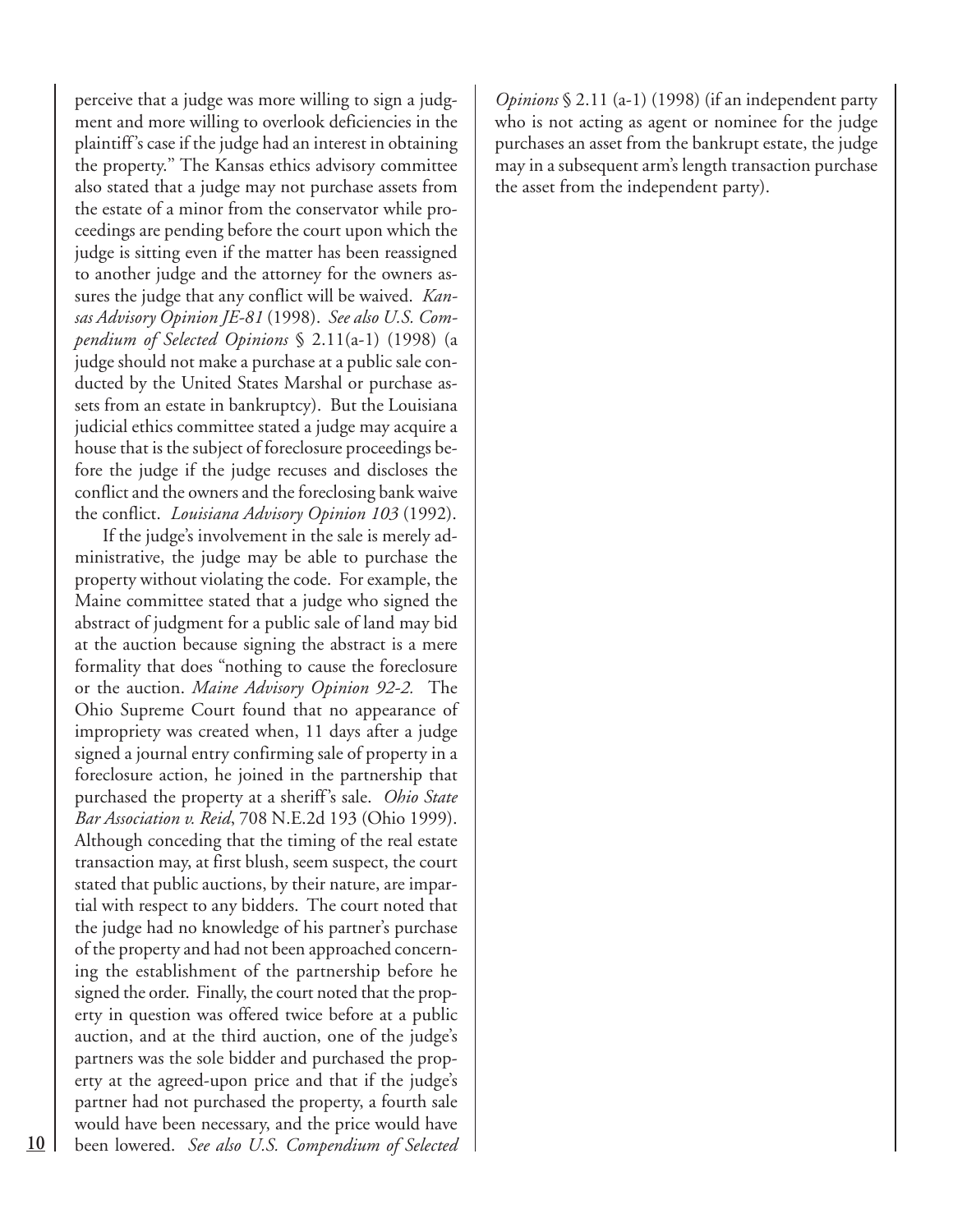### **MANAGING REAL ESTATE INVESTMENTS**

Although Canon 4D(2) allows a judge to manage real estate investments, commentary to that provision indicates that it is limited to ''investments owned solely by the judge, investments owned solely by a member or members of the judge's family, and investments owned jointly by the judge and members of the judge's family.'' Moreover, advisory opinions prohibit a judge from personally and actively managing real estate. For example, the New York committee advised that a judge may continue to own commercial real estate as a tenant-in-common as long as the judge takes no active role in the management or operation of the property. *New York Advisory Opinion 89-108*. *Accord South Carolina Advisory Opinion 5-1985* (a judge should refrain from all managerial functions within a real estate partnership). That limitation is based on Canon 4D(3), which prohibits a judge from serving "as an officer, director, manager, general partner, advisor or employee of any business entity.''4

It has been suggested that the distinction between managing a real estate investment, permitted by Canon 4D(2), and managing a real estate business, prohibited by Canon  $4D(3)$ , is "that a judge may establish policy and participate in decisions, while actual management is left to others….'' *In re Foster*, 318 A.2d 523 (Maryland 1974). Thus, the advisory committee for federal judges, although noting that a judge may hold and manage investments, including real estate, advised that a judge should not personally manage or operate any business, including a farm or ranch. *U.S. Advisory Opinion 30* (1974). The committee explained that this limitation ''would not preclude his participation in decisions with respect to the purchase, sale and use of land, the purchase of equipment and supplies, or the sale of farm produce or livestock from a farm or ranch which he owns but is operated by a farm manager or hired man.'' *See Ohio Advisory Opinion 95-10* (a judge who co-owns a farm with his or her spouse may raise beef cattle and sell hay, grain, and seed).

Examples of prohibited management activities include:

- negotiating for the sale or other disposition of property (*Maryland Advisory Opinion 32* (1975)).
- participating in the expansion and maintenance of a commercial property (*New York Advisory Opinion 93-17*; *In the Matter of Imbriani*, 652 A.2d 1222 (New Jersey 1995)).5
- receiving rent checks from the bookkeeper for a real estate corporation (*In the Matter of Imbriani*, 652 A.2d 1222 (New Jersey 1995)).
- assisting the bookkeeper in the payment of a corporation's bills (*id*.).
- assisting a corporation's accountant in filing tax returns (*id* ).

However, the Maryland committee stated that a judge may personally negotiate a lease and collect rent from an attorney/tenant of a small office building owned by the judge. *Maryland Advisory Opinion 71* (1980). The committee concluded that those activities would not ''constitute anything more than a minimal degree of involvement in the management of real estate.'' *See also New York Advisory Opinion 92-33* (a judge may collect rent from the tenant of a one-family residence).

Based on an agreed statement of facts and joint recommendation, the New York State Commission on Judicial Conduct determined that admonition was the appropriate sanction for a judge who had continued to serve as secretary/treasurer and director of a corporation after becoming a judge and who had failed to disqualify from cases involving an attorney who was making lease payments or mortgage payments to the judge as principal of the corporation. *In the Matter of Torraca*, Determination (November 7, 2000) (www.scjc.state.ny.us/torraco.htm). Before becoming a judge, the judge and his law partner formed a corporation that had as its main asset the building containing the corporation's law office. From 1982 when he became a judge to October 1999, the judge continued

<sup>4.</sup> Canon 4D(3) of the 1990 model code created an exception that allows a judge to ''manage and participate in: (a) a business closely held by the judge or members of the judge's family, or (b) a business entity primarily engaged in investment of the financial resources of the judge or members of the judge's family.'' Many state code provisions on financial activities vary from the model code provisions, and judges should review the code in effect in their own states on issues such as engaging in remunerative activity and serving as an officer of a business.

<sup>5.</sup> In *In the Matter of Imbriani*, the New Jersey Supreme Court removed a judge from office for managing the affairs of a corporation while serving as a judge; receiving funds from the corporation in compensation for his activities while serving as a judge; and pleading guilty to theft from the corporation.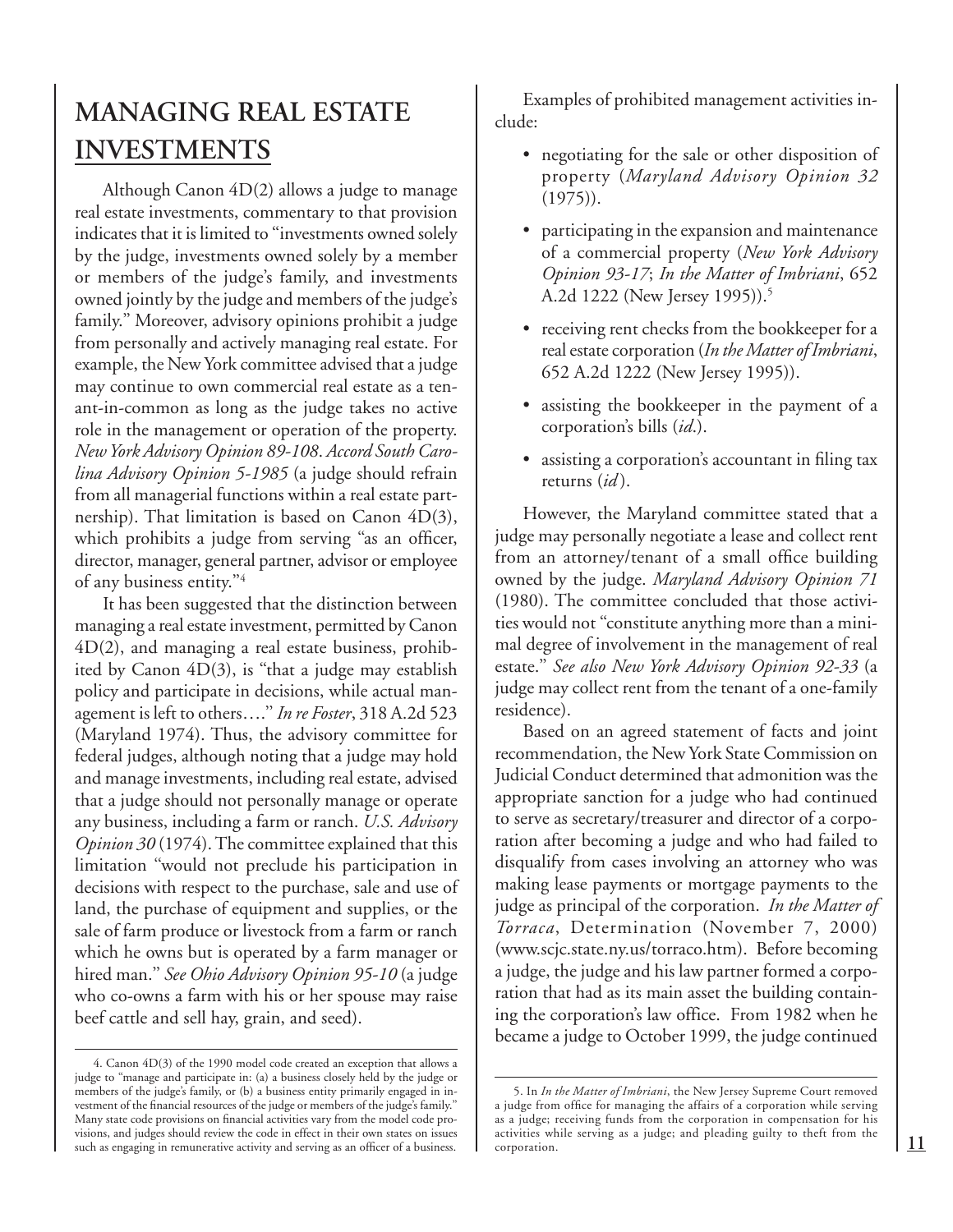to serve as secretary/treasurer of the corporation, the mailing address of which was the judge's chambers. The judge collected rents from various tenants. From September 1994 to September 1997, the corporation leased the building to the law firm of Andrew and Victoria Kossover. In September 1997, the corporation sold the office building to the Kossovers. The corporation held a mortgage on the property from September 1997 to July 1999. The judge presided to disposition over three of Andrew's cases without disclosing the continuing financial transactions with Andrew.

Another limitation on a judge's management of real estate is the requirement in Canon 4A(3) that a judge's extra-judicial activities not ''interfere with the proper performance of judicial duties.'' The Supreme Judicial Court of Massachusetts removed from office a judge who, among other misconduct, personally supervised operations at a development project in which he held a financial interest during regular court hours, averaging only three hours a day at the courthouse. *In re Troy*, 306 N.E.2d 203 (1973).6

Finally, a judge investing in real estate must keep in mind the exhortations that a ''judge shall avoid impropriety and the appearance of impropriety in all of the judge's activities'' (*Canon 2*) and ''shall respect and comply with the law and shall act at all times in a manner that promotes public confidence in the integrity and impartiality of the judiciary'' (*Canon 2A*). In *In the Matter of Handy*, 867 P.2d 341 (1994), the Supreme Court of Kansas publicly censured a judge for violating these provisions in a real estate transaction. The judge had breached a contract to buy a piece of property and then did not notify the realtors, lenders, or buyers of his own property that he had been sued and served with process for that breach. The court concluded that the judge's less than candid conduct violated the code of judicial conduct.

In owning and managing real estate investments, a judge is required to comply with any applicable laws, including zoning ordinances. Affirming the decision of the Commission on Judicial Discipline, the Nevada Supreme Court removed a judge from office for, among other misconduct, using his residential property for commercial purposes even after the community planning department had personally advised him in writing of the proper zoning for the property. *In the Mat*ter of Davis, 946 P.2d 1033 (1997).<sup>7</sup> The judge also caused his agents to trespass on the property of the adjoining property owner to hook up water and sewer lines. The commission noted the judge's conduct was particularly egregious because he deliberately and knowingly violated the very ordinances that he was obligated to enforce.

In *In the Matter of Staege*, 476 N.W.2d 876 (1991), the Supreme Court of Wisconsin suspended a former judge from eligibility for the position of judge for three years for his persistent failure to obey a court order to clean up his property. The judge had been found in violation of an ordinance by storing junk on his property and had been ordered to remove the offensive material; the judge still had not complied with the order two years later and was found in contempt and jailed for seven days. The court found that the judge's failure to obey the order constituted gross personal misconduct, undermining the public's respect for the judicial system.

<sup>6.</sup> The other conduct for which the judge was disciplined included lying under oath, pressuring a lawyer to make a political contribution, directing that a tidewater area be illegally filled, and procuring substantive free legal services from lawyers.

<sup>7.</sup> The other conduct for which the judge was removed included: borrowing money from court employees; publicly endorsing and campaigning for a candidate for judicial office; running a personal business from his judicial chambers and using city employees and jail trustees to do work for the business; taking court employees to an automobile sales business and berating and intimidating an employee of that company; directing court employees during normal court hours to go to his mother's nursery business to provide Spanish translating services; directing or suggesting to persons appearing before him who had been found guilty to contribute money to certain charities in lieu of paying fines to the city; and wrongfully asserting his Fifth Amendment right by refusing to answer simple, non-incriminating questions posed by the commission's special prosecutor.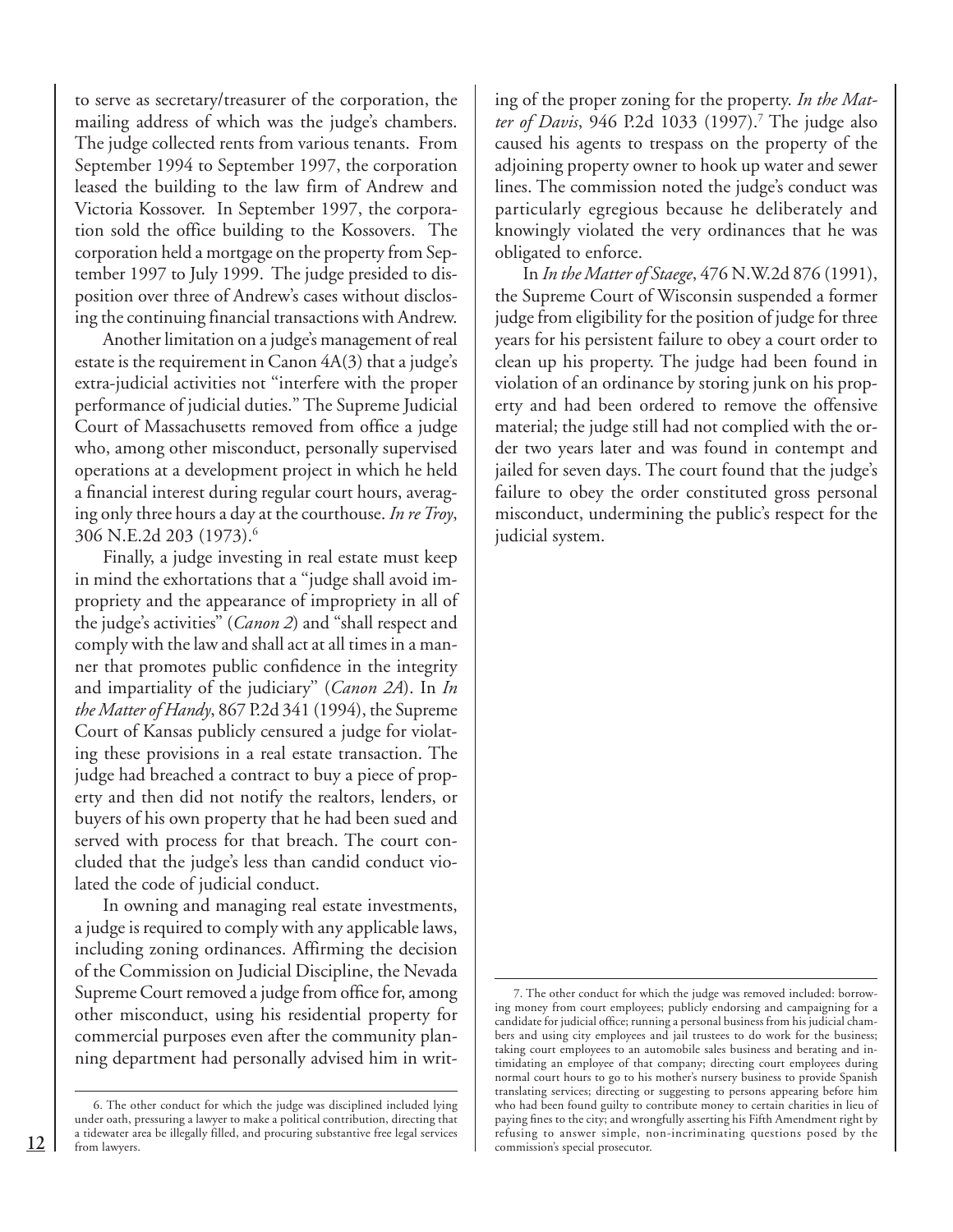### **APPEARING BEFORE ADMINISTRATIVE AGENCIES**

In general, a judge may appear before or write a letter to an administrative body about zoning and land use issues affecting the judge's residence. The 1972 model code prohibited a judge from appearing at a public hearing before, or otherwise consulting with, an executive or legislative body or official except on matters concerning the law, the legal system, or the administration of justice. Canon 4C(1) of the 1990 model code added an exception to that rule for a judge "acting pro se in a matter involving the judge or the judge's interest.''8

- To protest a neighbor's non-conforming use that devalued a judge's home and an application for a liquor license in the judge's neighborhood, a judge may attend hearings, offer testimony as a property owner, and sign a protest petition (*Maryland Advisory Opinion 99* (1982)).
- A judge may testify before a local zoning board in reference to a petition for an exception or variance on a parcel of land that adjoins the judge's home (*Rhode Island Advisory Opinion 87- 7*).
- A judge may write a letter to the city board of review requesting a variance from a local zoning ordinance necessary to build an addition to her home (*South Carolina Advisory Opinion 10- 1996*).
- A judge may participate in the formation of a local improvement district that has the goal of having a vote scheduled to have streets in the judge's neighborhood paved (*Washington Advisory Opinion 97-8*).
- A judge may oppose the U.S. Forest Service's proposed plan to build facilities for off-road use on property that adjoins or is near land the judge owns for a weekend home (*Washington Advisory Opinion 97-8*).

While making a request to or appearance before an administrative body, a judge must exercise great care not to use the judicial position to influence the decision or to create the appearance that the judicial position is being used for that purpose. Therefore, a judge:

- should not initiate or participate in personal contacts with the hearing officer or the administrative office (*Maryland Advisory Opinion 99* (1982)).
- should voice his or her opinion only insofar as a zoning question may affect the judge's property (*New York Advisory Opinion 92-21*).
- should voice his or her opinion only in the judge's individual capacity as a property owner (*New York Advisory Opinion 92-21*).
- should plainly state the facts and reasoning supporting the request to make it clear that a personal favor is not being sought (*South Carolina Advisory Opinion 10-1996* ).

*See In re Ali*, Determination (New York Commission on Judicial Conduct November 21, 1986) (a judge was reprimanded for publicly advocating a moratorium on construction of a microwave transmission tower and creating the impression that he had enjoined further work at the facility).

Such appearances are probably not allowed if they relate to investment property owned by the judge.

In *In re Foster*, 318 A.2d 523 (Maryland 1974), the Court of Appeals of Maryland censured a judge for ''personally and publicly assum[ing] command responsibility'' in furtherance of a speculative real estate development project that depended for success on official action of the city and that resulted in a substantial profit to the judge. For example, the judge had personally attended at least three meetings with officials to discuss the development, including the zoning that would be required; had engaged in extensive correspondence concerning the project, including letters to officials that were typed by his secretary during her regular work hours; had made a number of telephone calls to officials; and had several meetings in his court chambers.

The court concluded, ''It would seem that as regards investments in real estate, the critical question is whether a judge can maintain a low profile.''

<sup>8.</sup> Prior to the addition of that exception to the Nebraska code, the Nebraska ethics advisory committee stated that a judge may not appear, either alone or with others, before a city planning commission to support or oppose a proposed development that could affect real estate owned by the judge. *Nebraska Advisory Opinion 92-3*.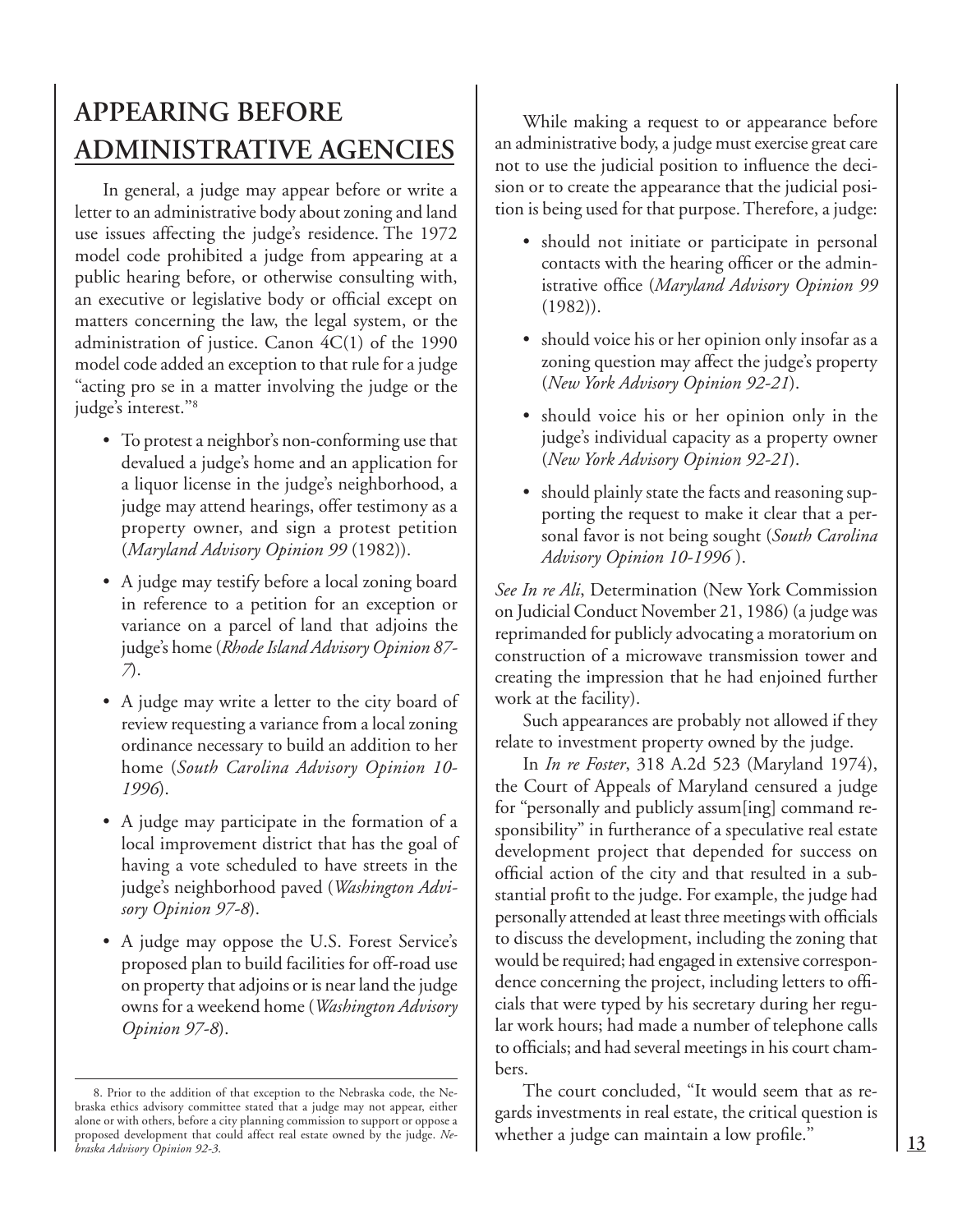In almost every case of this sort, there is no litmus test, but rather an elastic standard based on questions of degree. Certainly, when a course of conduct persists over a period of two years and involves personal appearances, continuing correspondence and frequent telephone calls, an atmosphere is created where ground is given for the reasonable suspicion [that the judge was directly or indirectly lending the influence of his name or the prestige of his office to aid or advance the welfare of a private business].

The court concluded that, ''It was inevitable that this would cause reasonable suspicion and distrust in the public view of the particular judge.''

The Ohio Supreme Court publicly reprimanded a judge for appearing at zoning commission meetings to speak on behalf of real estate partnerships in which he owned an interest. *Ohio State Bar Association v. Reid*, 708 N.E.2d 193 (Ohio 1999). The judge had spoken on at least four occasions at governmental meetings and before a planning commission on behalf of real estate partners of which he was a partner. The court noted that it had always been the judge's position that he was a passive investor in all of his real estate partnerships. Therefore, the court concluded there was no reason for the judge to appear and speak on behalf of his partnership interests at zoning commission meetings and that the judge's testimony was intended to lend the prestige of his office to advance the interests of himself and his partners. *But see York Advisory Opinion 92-21* (a judge may speak at a planning board meeting about a zoning issue that affects the judge's commercial property).

### **HOMEOWNERS' ASSOCIATION**

A judge may, with certain conditions, serve on the board of directors of a not-for-profit cooperative, condominium association, or homeowners' association related to the judge's residence. *Illinois Advisory Opinion 95-13*; *New Hampshire Advisory Opinion 78-1*; *New York Advisory Opinion 88-98*; *Virginia Advisory Opinion 00-9*; *U.S. Advisory Opinion 29* (revised 1998).9 *Accord Commentary to Canon 4C(3)*, *California Code of Judicial Conduct* ("Service on the board of a homeowners' association or a neighborhood protective group is proper if it is related to the protection of the judge's own economic interests"). *See also Arizona Advisory Opinion 95-1*(a judge may belong to the committee of a non-profit homeowners' association that nominates directors or officers); *New York Advisory Opinion 95-133* (a judge may serve on a recreational community homeowners association steering committee formed to assist the transfer of the operation from the developer to the property owners).

The advisory committee for federal judges noted that the duties of a homeowners' association "relate only to the operation and maintenance of the members' residence facility,'' and "are those the judge would find necessary to undertake were he living in a privately owned single-family residence.'' *U.S. Advisory Opinion 29* (revised 1998). The committee continued:

[S]ervice [as a director for such an association] is not readily to be characterized either as ''civic'' activity within the permissive reach of Canon [4C] or as a ''business dealing,'' within the prescriptive contemplation of Canon [4D(3)]. It has attributes of both in that, on the one hand, the endeavor possesses certain commercial features, but on the other hand, closely approximates a real estate investment not forbidden to the judge under Canon

<sup>9.</sup> The Florida advisory committee has stated that a judge should not serve on the board of directors of a homeowners' association (although the judge may be a member) because the volume of condominium cases and the many adverse interests in that type of association make it likely that it would be regularly engaged in adversary proceedings before the courts. *Florida Advisory Opinion 81-7*; *Florida Advisory Opinion 81-10*; *Florida Advisory Opinion 84-1*. When those opinions were issued, the Florida code, like Canon 5B(1) of the 1972 model code, prohibited a judge from serving on the board of a non-profit organization ''if it is likely that the organization will be engaged in proceedings that would ordinarily come before him or will be regularly engaged in proceedings in any court.'' Subsequent to those opinions, however, the Florida code (reflecting a change in the 1990 model code) was changed to prohibit a judge from serving on a board of a non-profit organization only ''if it is like that the organization (i) will be engaged in proceedings that would ordinarily come before the judge, or (ii) will be engaged frequently in adversary proceedings in the court of which the judge is a member or in any court subject to the appellate jurisdiction of the court of which the judge is a member.''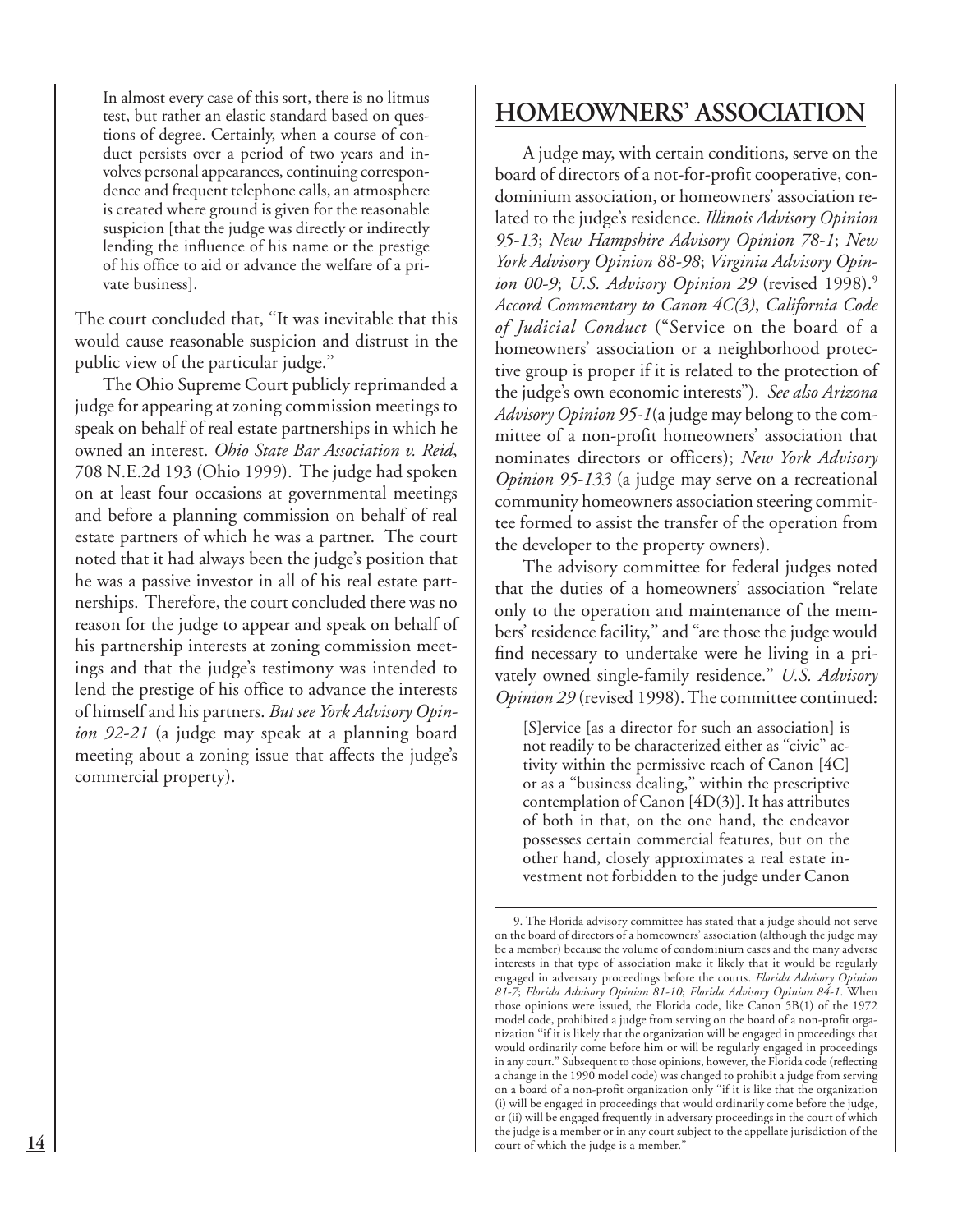$[4D(2)]$ . It is, moreover, directed at the saving of expense and at the wise expenditure of funds rather than to the earning or realization of income.

Whether a judge can serve should be decided on a caseby-case basis, the committee concluded. For example, the committee stated:

If . . . the duties entail business-type contacts, substantial in number or character, with outside enterprises particularly of the kind that could result in litigation, a judge's indulgence in the activity becomes questionable, and he or she should then give consideration to leaving those responsibilities to others.

*See South Carolina Advisory Opinion 2-1983* (a judge may be a member of but should not serve in any administrative or controlling capacity in a property owners' association formed to address changes caused by an influx of real estate investors).

Service on a homeowners' association board is allowed under the following conditions:

- if the condominium is not large or substantial (*U.S. Advisory Opinion 29* (revised 1998)).
- if the duties are routine and primarily internal (for example, allocating responsibilities; employing maintenance, security, and other personnel; providing for services; and formulating occupancy rules) (*U.S. Advisory Opinion 29* (revised 1998)).

Moreover, a judge may serve on the board as long as the judge:

- does not give legal advice or serve on the association's legal committee (*Illinois Advisory Opinion 95-13*; *New York Advisory Opinion 89- 133*; *Virginia Advisory Opinion 00-9*).
- does not participate in any decision that is likely to lead to litigation (*New York Advisory Opinion 89-133*).
- does not give investment advice to the board (*New York Advisory Opinion 88-98*).
- does not engage in fund-raising activities for the association (*Illinois Advisory Opinion 95-13; Virginia Advisory Opinion 00-9*).
- receives no compensation (*New Hampshire Advisory Opinion 78-1*).*But see New York Advisory*

*Opinion 94-08* (a judge may receive nominal compensation for serving as a member of the board of trustees of a not-for-profit condominium trust).

If a judge can comply with those restrictions, the judge may also serve as an officer of the board. *U.S. Advisory Opinion 29* (revised 1998).

- A judge may be president of a large apartment co-operative (*New York Advisory Opinion 96-8*).
- A judge may serve as an officer of a not-for-profit cooperative or condominium corporation that manages a community of cottages (*New York Advisory Opinion 98-2*).
- A judge may serve as an officer of a homeowners' association (*New York Advisory Opinion 98-44*).
- A recently appointed judge may continue to serve as treasurer of the co-operative apartment building where the judge resides (*New York Advisory Opinion 98-93*).
- A judge may serve as an officer of a property owners association related to the judge's residence (*Virginia Advisory Opinion 00-9*).

However, concerns that the president of a homeowners' association would inevitably have to take action that may result in adversary proceeding pursued in the judge's court led the West Virginia advisory committee to conclude that a judge should not serve as president of the association. *West Virginia Advisory Opinion* (March 16, 1999).

Similarly, the New York advisory committee, although generally allowing a judge to serve on a homeowners' association board of directors and as an officer, requires a judge to abstain from voting on the approval of prospective purchasers (*New York Advisory Opinion 88-98*) and prohibits a judge from serving on the admissions subcommittee of such an organization (*New York Advisory Opinion 95-69*) because such service would require the judge to participate in decisions that are likely to lead to litigation. *But see U.S. Advisory Opinion 29* (revised 1998) (passing on prospective occupants is listed as an allowable duty of a judge serving on a homeowners' association board).